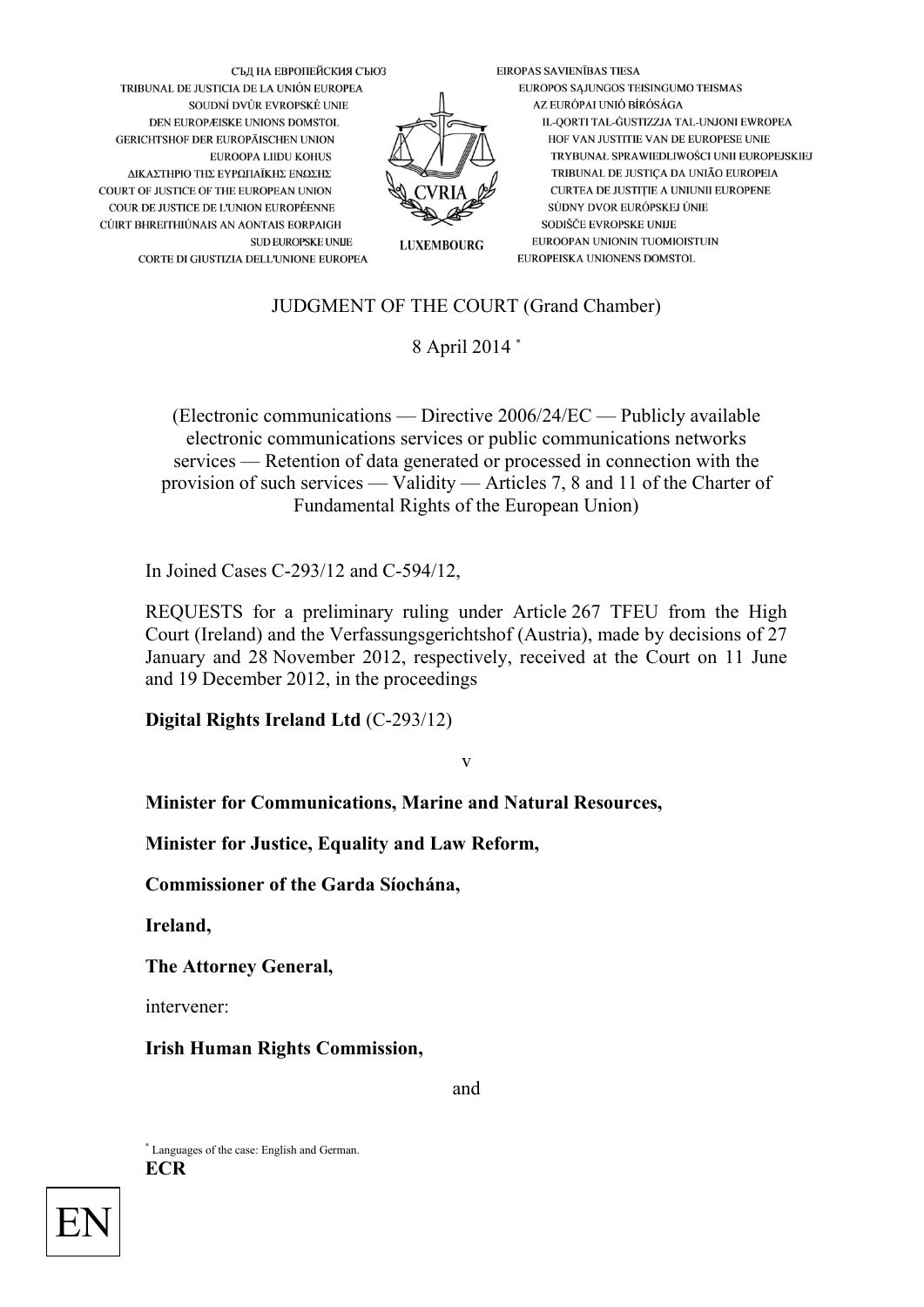## **Kärntner Landesregierung** (C-594/12),

#### **Michael Seitlinger,**

## **Christof Tschohl and others,**

THE COURT (Grand Chamber),

composed of V. Skouris, President, K. Lenaerts, Vice-President, A. Tizzano, R. Silva de Lapuerta, T. von Danwitz (Rapporteur), E. Juhász, A. Borg Barthet, C.G. Fernlund and J.L. da Cruz Vilaça, Presidents of Chambers, A. Rosas, G. Arestis, J.-C. Bonichot, A. Arabadjiev, C. Toader and C. Vajda, Judges,

Advocate General: P. Cruz Villalón,

Registrar: K. Malacek, Administrator,

having regard to the written procedure and further to the hearing on 9 July 2013,

after considering the observations submitted on behalf of:

- Digital Rights Ireland Ltd, by F. Callanan, Senior Counsel, and F. Crehan, Barrister-at-Law, instructed by S. McGarr, Solicitor,
- Mr Seitlinger, by G. Otto, Rechtsanwalt,
- Mr Tschohl and Others, by E. Scheucher, Rechtsanwalt,
- the Irish Human Rights Commission, by P. Dillon Malone, Barrister-at-Law, instructed by S. Lucey, Solicitor,
- Ireland, by E. Creedon and D. McGuinness, acting as Agents, assisted by E. Regan, Senior Counsel, and D. Fennelly, Barrister-at-Law,
- the Austrian Government, by G. Hesse and G. Kunnert, acting as Agents,
- the Spanish Government, by N. Díaz Abad, acting as Agent,
- the French Government, by G. de Bergues and D. Colas and by B. Beaupère-Manokha, acting as Agents,
- the Italian Government, by G. Palmieri, acting as Agent, assisted by A. De Stefano, avvocato dello Stato,
- the Polish Government, by B. Majczyna and M. Szpunar, acting as Agents,
- the Portuguese Government, by L. Inez Fernandes and C. Vieira Guerra, acting as Agents,

 $I - 2$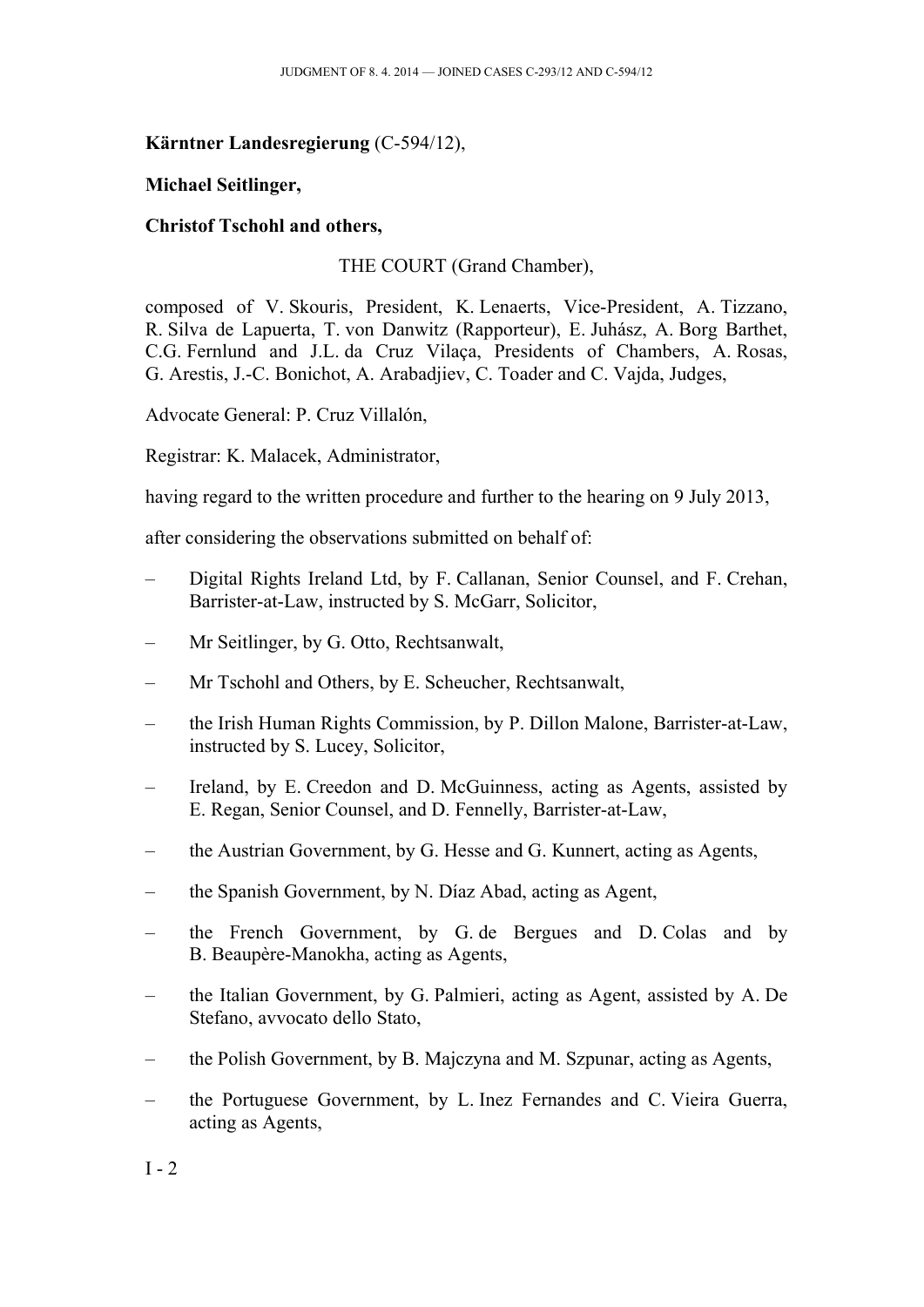- the United Kingdom Government, by L. Christie, acting as Agent, assisted by S. Lee, Barrister,
- the European Parliament, by U. Rösslein and A. Caiola and by K. Zejdová, acting as Agents,
- the Council of the European Union, by J. Monteiro and E. Sitbon and by I. Šulce, acting as Agents,
- the European Commission, by D. Maidani, B. Martenczuk and M. Wilderspin, acting as Agents,

after hearing the Opinion of the Advocate General at the sitting on 12 December 2013,

gives the following

## **Judgment**

- 1 These requests for a preliminary ruling concern the validity of Directive 2006/24/EC of the European Parliament and of the Council of 15 March 2006 on the retention of data generated or processed in connection with the provision of publicly available electronic communications services or of public communications networks and amending Directive 2002/58/EC (OJ 2006 L 105, p. 54).
- 2 The request made by the High Court (Case C-293/12) concerns proceedings between (i) Digital Rights Ireland Ltd. ('Digital Rights') and (ii) the Minister for Communications, Marine and Natural Resources, the Minister for Justice, Equality and Law Reform, the Commissioner of the Garda Síochána, Ireland and the Attorney General, regarding the legality of national legislative and administrative measures concerning the retention of data relating to electronic communications.
- 3 The request made by the Verfassungsgerichtshof (Constitutional Court) (Case C-594/12) concerns constitutional actions brought before that court by the Kärntner Landesregierung (Government of the Province of Carinthia) and by Mr Seitlinger, Mr Tschohl and 11 128 other applicants regarding the compatibility with the Federal Constitutional Law (Bundes-Verfassungsgesetz) of the law transposing Directive 2006/24 into Austrian national law.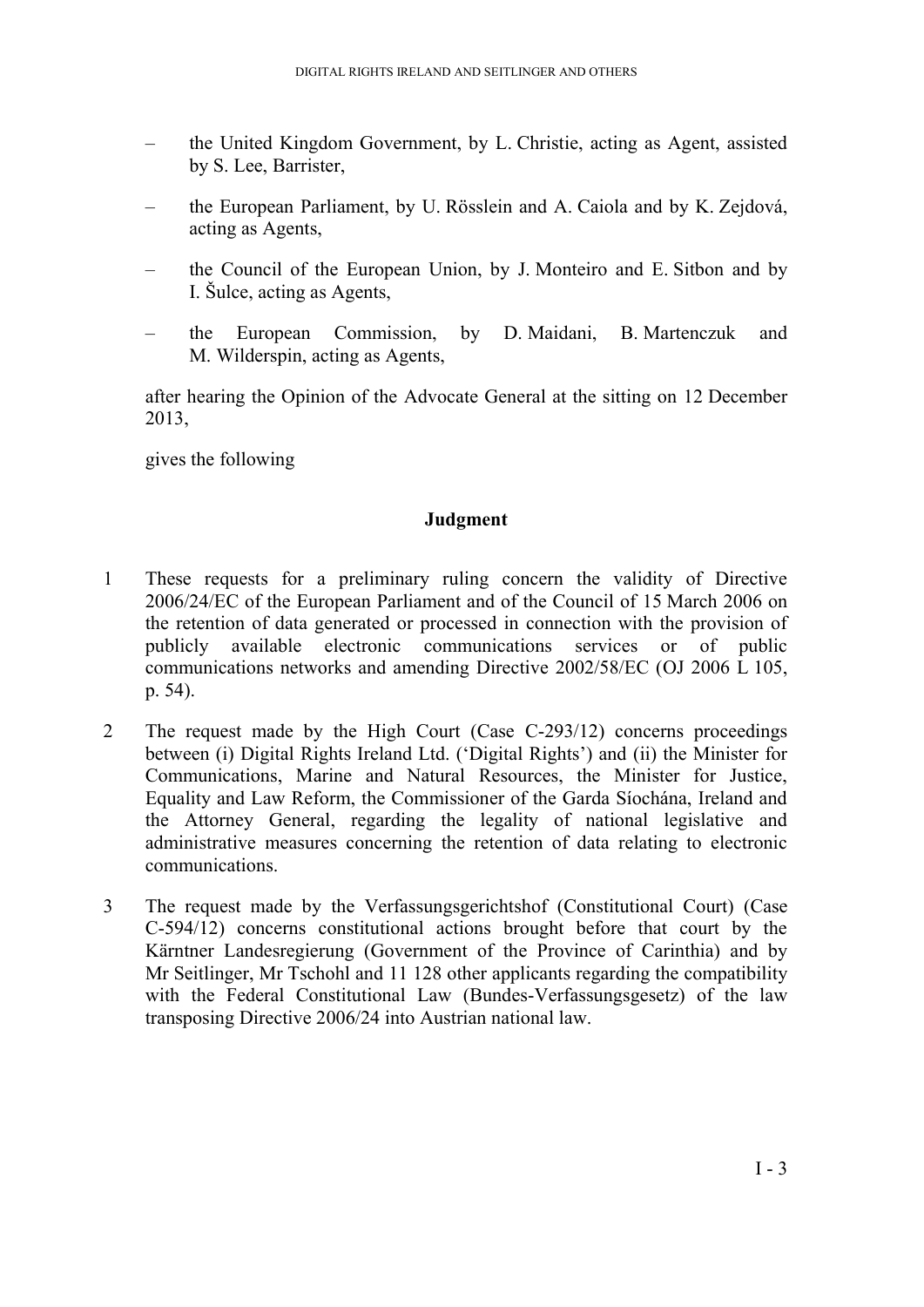## **Legal context**

#### *Directive 95/46/EC*

- 4 The object of Directive 95/46/EC of the European Parliament and of the Council of 24 October 1995 on the protection of individuals with regard to the processing of personal data and on the free movement of such data (OJ 1995 L  $281$ , p. 31), according to Article  $1(1)$  thereof, is to protect the fundamental rights and freedoms of natural persons, and in particular their right to privacy with regard to the processing of personal data.
- 5 As regards the security of processing such data, Article 17(1) of that directive provides:

'Member States shall provide that the controller must implement appropriate technical and organi[s]ational measures to protect personal data against accidental or unlawful destruction or accidental loss, alteration, unauthorised disclosure or access, in particular where the processing involves the transmission of data over a network, and against all other unlawful forms of processing.

Having regard to the state of the art and the cost of their implementation, such measures shall ensure a level of security appropriate to the risks represented by the processing and the nature of the data to be protected.'

*Directive 2002/58/EC*

- 6 The aim of Directive 2002/58/EC of the European Parliament and of the Council of 12 July 2002 concerning the processing of personal data and the protection of privacy in the electronic communications sector (Directive on privacy and electronic communications), as amended by Directive 2009/136/EC of the European Parliament and of the Council of 25 November 2009 (OJ 2009 L 337, p. 11, 'Directive 2002/58), according to Article 1(1) thereof, is to harmonise the provisions of the Member States required to ensure an equivalent level of protection of fundamental rights and freedoms, and in particular the right to privacy and to confidentiality, with respect to the processing of personal data in the electronic communication sector and to ensure the free movement of such data and of electronic communication equipment and services in the European Union. According to Article 1(2), the provisions of that directive particularise and complement Directive 95/46 for the purposes mentioned in Article 1(1).
- 7 As regards the security of data processing, Article 4 of Directive 2002/58 provides:

'1. The provider of a publicly available electronic communications service must take appropriate technical and organisational measures to safeguard security of its services, if necessary in conjunction with the provider of the public communications network with respect to network security. Having regard to the

 $I - 4$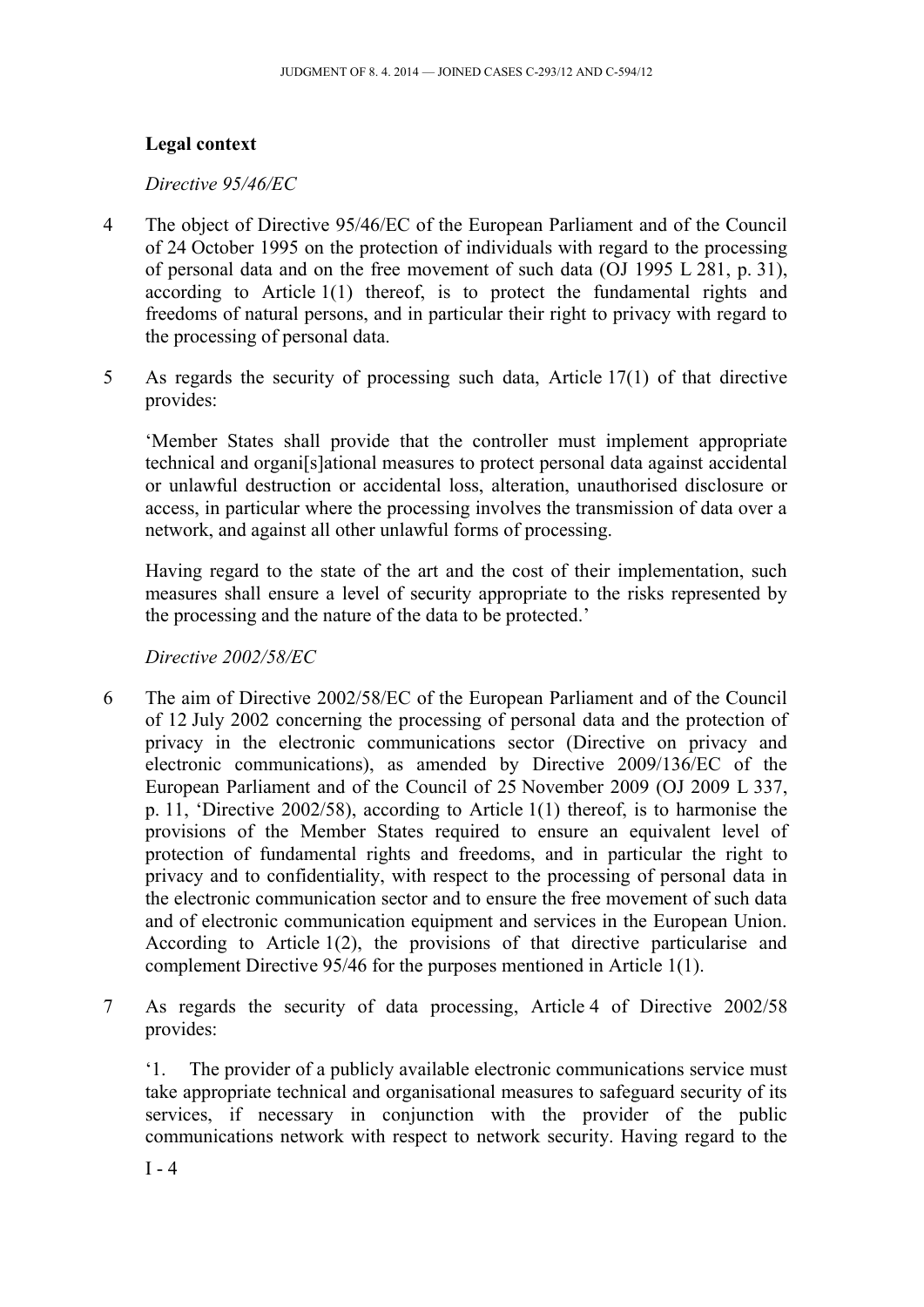state of the art and the cost of their implementation, these measures shall ensure a level of security appropriate to the risk presented.

1a. Without prejudice to Directive 95/46/EC, the measures referred to in paragraph 1 shall at least:

- ensure that personal data can be accessed only by authorised personnel for legally authorised purposes,
- protect personal data stored or transmitted against accidental or unlawful destruction, accidental loss or alteration, and unauthorised or unlawful storage, processing, access or disclosure, and,
- ensure the implementation of a security policy with respect to the processing of personal data,

Relevant national authorities shall be able to audit the measures taken by providers of publicly available electronic communication services and to issue recommendations about best practices concerning the level of security which those measures should achieve.

2. In case of a particular risk of a breach of the security of the network, the provider of a publicly available electronic communications service must inform the subscribers concerning such risk and, where the risk lies outside the scope of the measures to be taken by the service provider, of any possible remedies, including an indication of the likely costs involved.'

8 As regards the confidentiality of the communications and of the traffic data, Article 5(1) and (3) of that directive provide:

'1. Member States shall ensure the confidentiality of communications and the related traffic data by means of a public communications network and publicly available electronic communications services, through national legislation. In particular, they shall prohibit listening, tapping, storage or other kinds of interception or surveillance of communications and the related traffic data by persons other than users, without the consent of the users concerned, except when legally authorised to do so in accordance with Article 15(1). This paragraph shall not prevent technical storage which is necessary for the conveyance of a communication without prejudice to the principle of confidentiality.

…

3. Member States shall ensure that the storing of information, or the gaining of access to information already stored, in the terminal equipment of a subscriber or user is only allowed on condition that the subscriber or user concerned has given his or her consent, having been provided with clear and comprehensive information, in accordance with Directive 95/46/EC, inter alia, about the purposes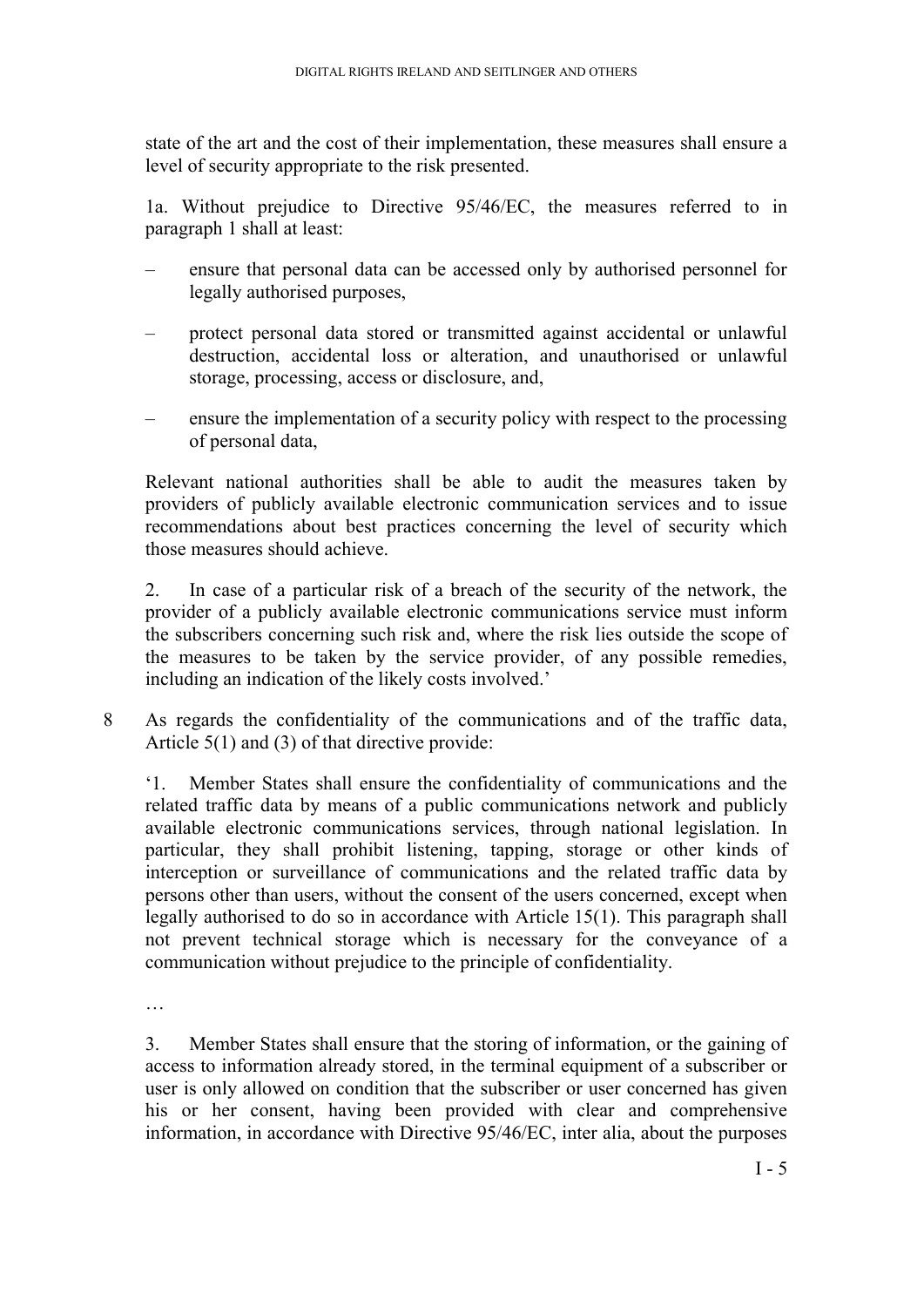of the processing. This shall not prevent any technical storage or access for the sole purpose of carrying out the transmission of a communication over an electronic communications network, or as strictly necessary in order for the provider of an information society service explicitly requested by the subscriber or user to provide the service.'

9 Article 6(1) of Directive 2002/58 states:

'Traffic data relating to subscribers and users processed and stored by the provider of a public communications network or publicly available electronic communications service must be erased or made anonymous when it is no longer needed for the purpose of the transmission of a communication without prejudice to paragraphs 2, 3 and 5 of this Article and Article 15(1).'

10 Article 15 of Directive 2002/58 states in paragraph 1:

'Member States may adopt legislative measures to restrict the scope of the rights and obligations provided for in Article 5, Article 6, Article 8(1), (2), (3) and (4), and Article 9 of this Directive when such restriction constitutes a necessary, appropriate and proportionate measure within a democratic society to safeguard national security (i.e. State security), defence, public security, and the prevention, investigation, detection and prosecution of criminal offences or of unauthorised use of the electronic communication system, as referred to in Article 13(1) of Directive 95/46/EC. To this end, Member States may, inter alia, adopt legislative measures providing for the retention of data for a limited period justified on the grounds laid down in this paragraph. All the measures referred to in this paragraph shall be in accordance with the general principles of Community law, including those referred to in Article 6(1) and (2) of the Treaty on European Union.'

## *Directive 2006/24*

- 11 After having launched a consultation with representatives of law enforcement authorities, the electronic communications industry and data protection experts, on 21 September 2005 the Commission presented an impact assessment of policy options in relation to the rules on the retention of traffic data ('the impact assessment'). That assessment served as the basis for the drawing up of the proposal for a directive of the European Parliament and of the Council on the retention of data processed in connection with the provision of public electronic communication services and amending Directive 2002/58/EC (COM(2005) 438 final, 'the proposal for a directive'), also presented on 21 September 2005, which led to the adoption of Directive 2006/24 on the basis of Article 95 EC.
- 12 Recital 4 in the preamble to Directive 2006/24 states:

 $I - 6$ 'Article 15(1) of Directive 2002/58/EC sets out the conditions under which Member States may restrict the scope of the rights and obligations provided for in Article 5, Article 6, Article 8(1), (2), (3) and (4), and Article 9 of that Directive.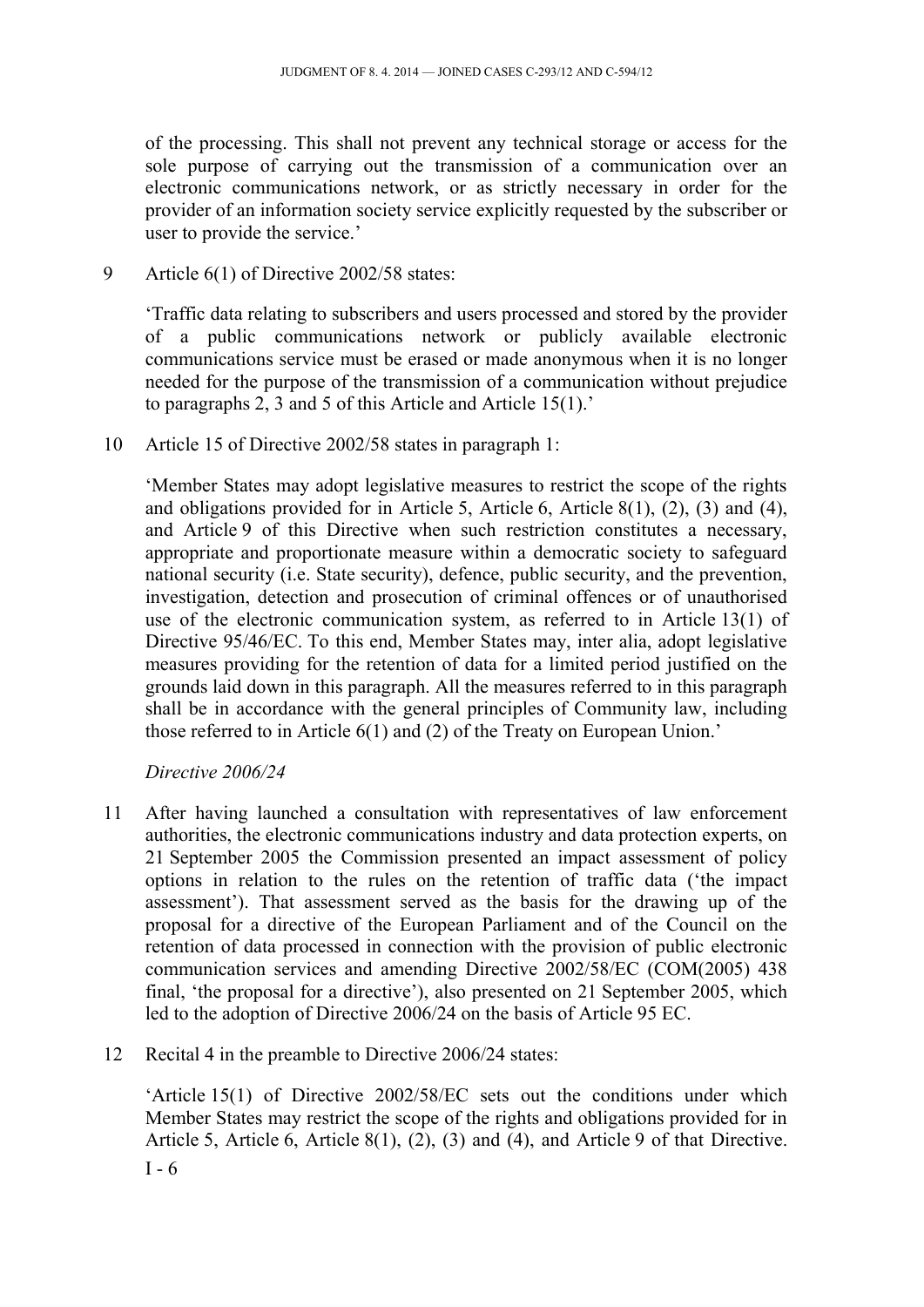Any such restrictions must be necessary, appropriate and proportionate within a democratic society for specific public order purposes, i.e. to safeguard national security (i.e. State security), defence, public security or the prevention, investigation, detection and prosecution of criminal offences or of unauthorised use of the electronic communications systems.'

- 13 According to the first sentence of recital 5 in the preamble to Directive 2006/24, '[s]everal Member States have adopted legislation providing for the retention of data by service providers for the prevention, investigation, detection, and prosecution of criminal offences'.
- 14 Recitals 7 to 11 in the preamble to Directive 2006/24 read as follows:
	- '(7) The Conclusions of the Justice and Home Affairs Council of 19 December 2002 underline that, because of the significant growth in the possibilities afforded by electronic communications, data relating to the use of electronic communications are particularly important and therefore a valuable tool in the prevention, investigation, detection and prosecution of criminal offences, in particular organised crime.
	- (8) The Declaration on Combating Terrorism adopted by the European Council on 25 March 2004 instructed the Council to examine measures for establishing rules on the retention of communications traffic data by service providers.
	- (9) Under Article 8 of the European Convention for the Protection of Human Rights and Fundamental Freedoms (ECHR) [signed in Rome on 4 November 1950], everyone has the right to respect for his private life and his correspondence. Public authorities may interfere with the exercise of that right only in accordance with the law and where necessary in a democratic society, inter alia, in the interests of national security or public safety, for the prevention of disorder or crime, or for the protection of the rights and freedoms of others. Because retention of data has proved to be such a necessary and effective investigative tool for law enforcement in several Member States, and in particular concerning serious matters such as organised crime and terrorism, it is necessary to ensure that retained data are made available to law enforcement authorities for a certain period, subject to the conditions provided for in this Directive. …
	- (10) On 13 July 2005, the Council reaffirmed in its declaration condemning the terrorist attacks on London the need to adopt common measures on the retention of telecommunications data as soon as possible.
	- (11) Given the importance of traffic and location data for the investigation, detection, and prosecution of criminal offences, as demonstrated by research and the practical experience of several Member States, there is a need to ensure at European level that data that are generated or processed, in the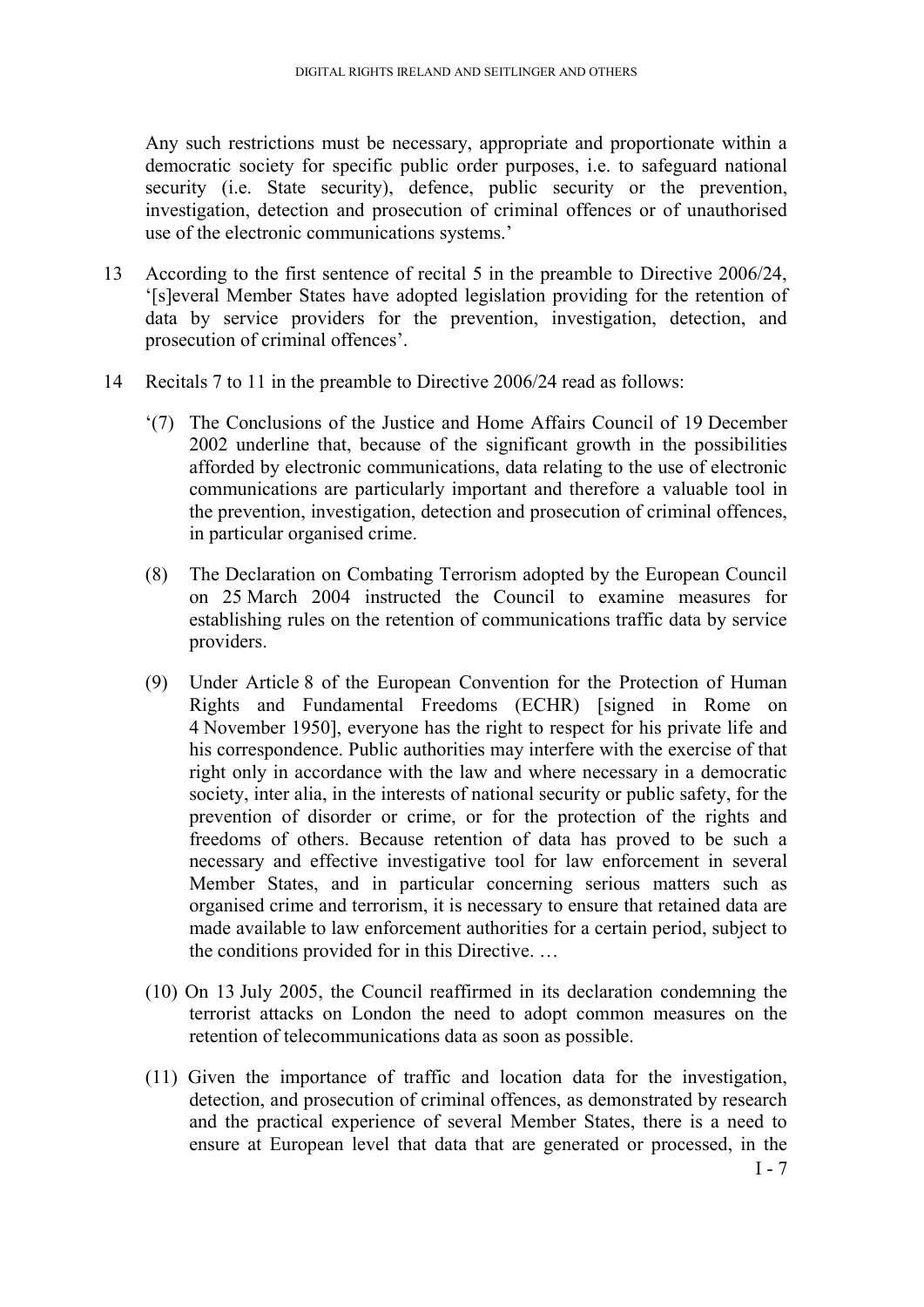course of the supply of communications services, by providers of publicly available electronic communications services or of a public communications network are retained for a certain period, subject to the conditions provided for in this Directive.'

- 15 Recitals 16, 21 and 22 in the preamble to Directive 2006/24 state:
	- '(16) The obligations incumbent on service providers concerning measures to ensure data quality, which derive from Article 6 of Directive 95/46/EC, and their obligations concerning measures to ensure confidentiality and security of processing of data, which derive from Articles 16 and 17 of that Directive, apply in full to data being retained within the meaning of this **Directive**
	- (21) Since the objectives of this Directive, namely to harmonise the obligations on providers to retain certain data and to ensure that those data are available for the purpose of the investigation, detection and prosecution of serious crime, as defined by each Member State in its national law, cannot be sufficiently achieved by the Member States and can therefore, by reason of the scale and effects of this Directive, be better achieved at Community level, the Community may adopt measures, in accordance with the principle of subsidiarity as set out in Article 5 of the Treaty. In accordance with the principle of proportionality, as set out in that Article, this Directive does not go beyond what is necessary in order to achieve those objectives.
	- (22) This Directive respects the fundamental rights and observes the principles recognised, in particular, by the Charter of Fundamental Rights of the European Union. In particular, this Directive, together with Directive 2002/58/EC, seeks to ensure full compliance with citizens' fundamental rights to respect for private life and communications and to the protection of their personal data, as enshrined in Articles 7 and 8 of the Charter.'
- 16 Directive 2006/24 lays down the obligation on the providers of publicly available electronic communications services or of public communications networks to retain certain data which are generated or processed by them. In that context, Articles 1 to 9, 11 and 13 of the directive state:

'Article 1

Subject matter and scope

1. This Directive aims to harmonise Member States' provisions concerning the obligations of the providers of publicly available electronic communications services or of public communications networks with respect to the retention of certain data which are generated or processed by them, in order to ensure that the data are available for the purpose of the investigation, detection and prosecution of serious crime, as defined by each Member State in its national law.

 $I - R$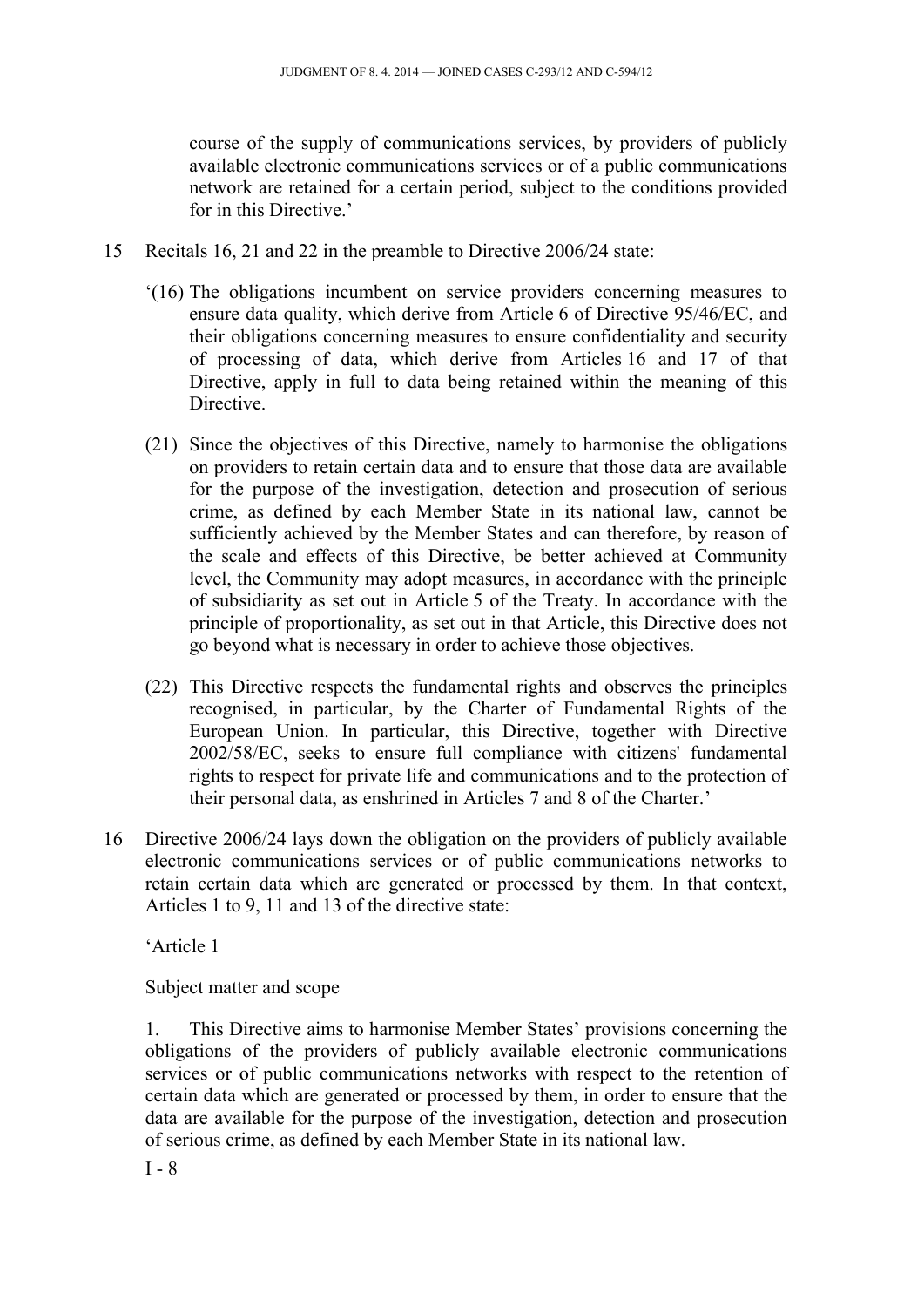2. This Directive shall apply to traffic and location data on both legal entities and natural persons and to the related data necessary to identify the subscriber or registered user. It shall not apply to the content of electronic communications, including information consulted using an electronic communications network.

Article 2

**Definitions** 

1. For the purpose of this Directive, the definitions in Directive 95/46/EC, in Directive 2002/21/EC of the European Parliament and of the Council of 7 March 2002 on a common regulatory framework for electronic communications networks and services (Framework Directive) …, and in Directive 2002/58/EC shall apply.

- 2. For the purpose of this Directive:
- (a) "data" means traffic data and location data and the related data necessary to identify the subscriber or user;
- (b) "user" means any legal entity or natural person using a publicly available electronic communications service, for private or business purposes, without necessarily having subscribed to that service;
- (c) "telephone service" means calls (including voice, voicemail and conference and data calls), supplementary services (including call forwarding and call transfer) and messaging and multi-media services (including short message services, enhanced media services and multi-media services);
- (d) "user ID" means a unique identifier allocated to persons when they subscribe to or register with an Internet access service or Internet communications service;
- (e) "cell ID" means the identity of the cell from which a mobile telephony call originated or in which it terminated;
- (f) "unsuccessful call attempt" means a communication where a telephone call has been successfully connected but not answered or there has been a network management intervention.

Article 3

Obligation to retain data

1. By way of derogation from Articles 5, 6 and 9 of Directive 2002/58/EC, Member States shall adopt measures to ensure that the data specified in Article 5 of this Directive are retained in accordance with the provisions thereof, to the extent that those data are generated or processed by providers of publicly available electronic communications services or of a public communications network within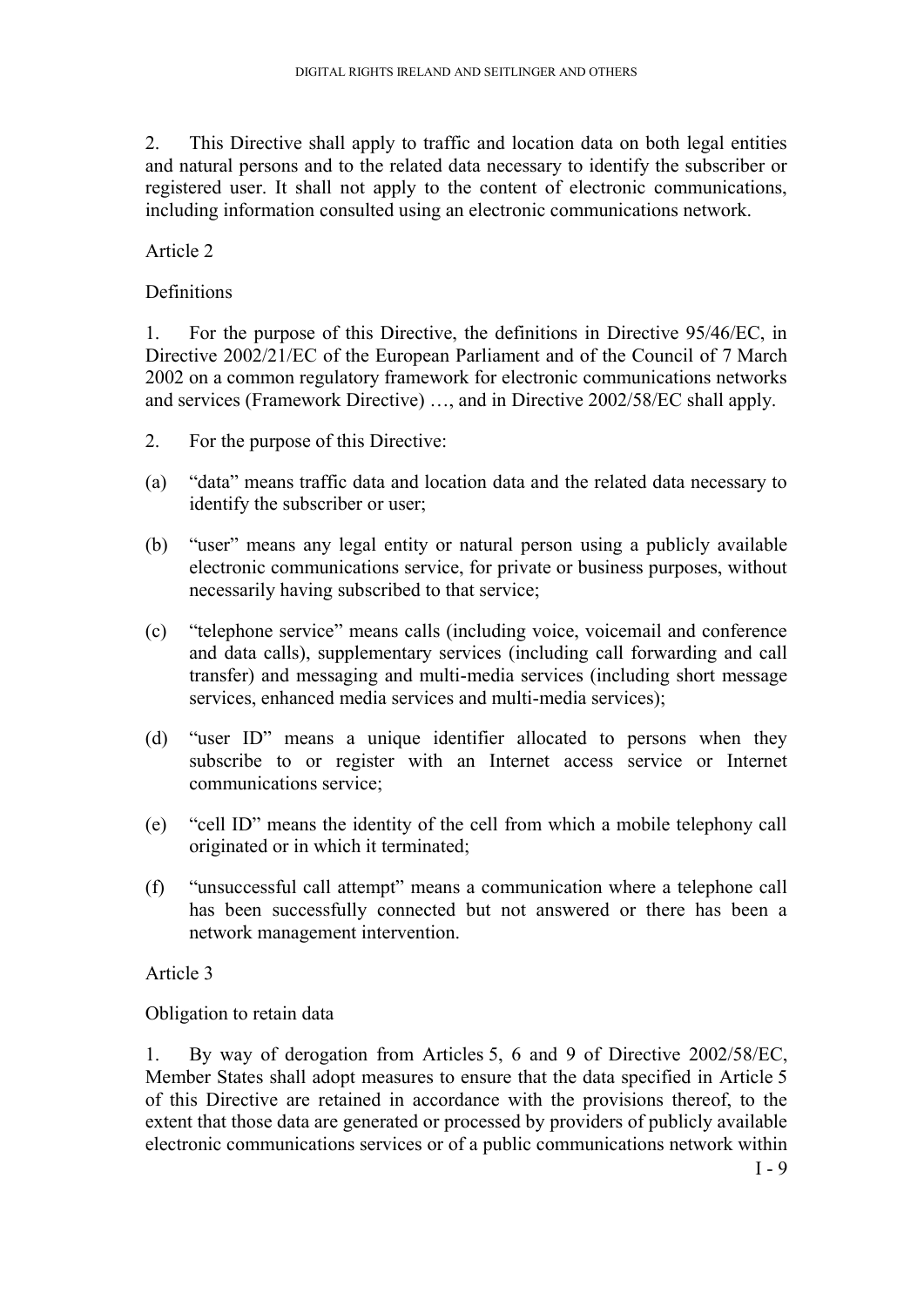their jurisdiction in the process of supplying the communications services concerned.

2. The obligation to retain data provided for in paragraph 1 shall include the retention of the data specified in Article 5 relating to unsuccessful call attempts where those data are generated or processed, and stored (as regards telephony data) or logged (as regards Internet data), by providers of publicly available electronic communications services or of a public communications network within the jurisdiction of the Member State concerned in the process of supplying the communication services concerned. This Directive shall not require data relating to unconnected calls to be retained.

Article 4

Access to data

Member States shall adopt measures to ensure that data retained in accordance with this Directive are provided only to the competent national authorities in specific cases and in accordance with national law. The procedures to be followed and the conditions to be fulfilled in order to gain access to retained data in accordance with necessity and proportionality requirements shall be defined by each Member State in its national law, subject to the relevant provisions of EU law or public international law, and in particular the ECHR as interpreted by the European Court of Human Rights.

Article 5

Categories of data to be retained

1. Member States shall ensure that the following categories of data are retained under this Directive:

(a) data necessary to trace and identify the source of a communication:

- (1) concerning fixed network telephony and mobile telephony:
	- (i) the calling telephone number;
	- (ii) the name and address of the subscriber or registered user;
- (2) concerning Internet access, Internet e-mail and Internet telephony:
	- (i) the user  $ID(s)$  allocated;
	- (ii) the user ID and telephone number allocated to any communication entering the public telephone network;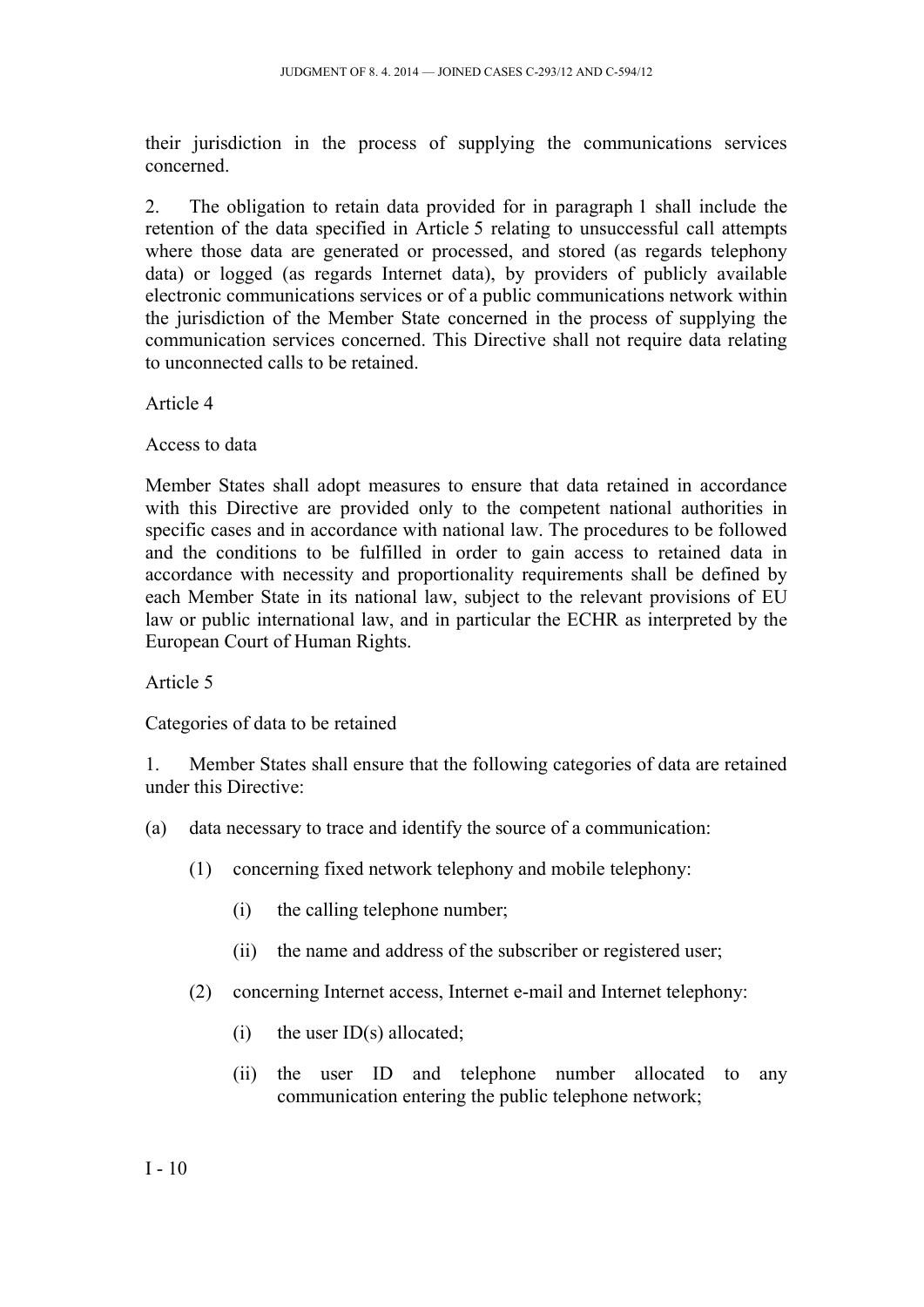- (iii) the name and address of the subscriber or registered user to whom an Internet Protocol (IP) address, user ID or telephone number was allocated at the time of the communication;
- (b) data necessary to identify the destination of a communication:
	- (1) concerning fixed network telephony and mobile telephony:
		- (i) the number(s) dialled (the telephone number(s) called), and, in cases involving supplementary services such as call forwarding or call transfer, the number or numbers to which the call is routed;
		- (ii) the name(s) and address(es) of the subscriber(s) or registered  $user(s)$ :
	- (2) concerning Internet e-mail and Internet telephony:
		- (i) the user ID or telephone number of the intended recipient(s) of an Internet telephony call;
		- (ii) the name(s) and address(es) of the subscriber(s) or registered user(s) and user ID of the intended recipient of the communication;
- (c) data necessary to identify the date, time and duration of a communication:
	- (1) concerning fixed network telephony and mobile telephony, the date and time of the start and end of the communication;
	- (2) concerning Internet access, Internet e-mail and Internet telephony:
		- (i) the date and time of the log-in and log-off of the Internet access service, based on a certain time zone, together with the IP address, whether dynamic or static, allocated by the Internet access service provider to a communication, and the user ID of the subscriber or registered user;
		- (ii) the date and time of the log-in and log-off of the Internet e-mail service or Internet telephony service, based on a certain time zone;
- (d) data necessary to identify the type of communication:
	- (1) concerning fixed network telephony and mobile telephony: the telephone service used;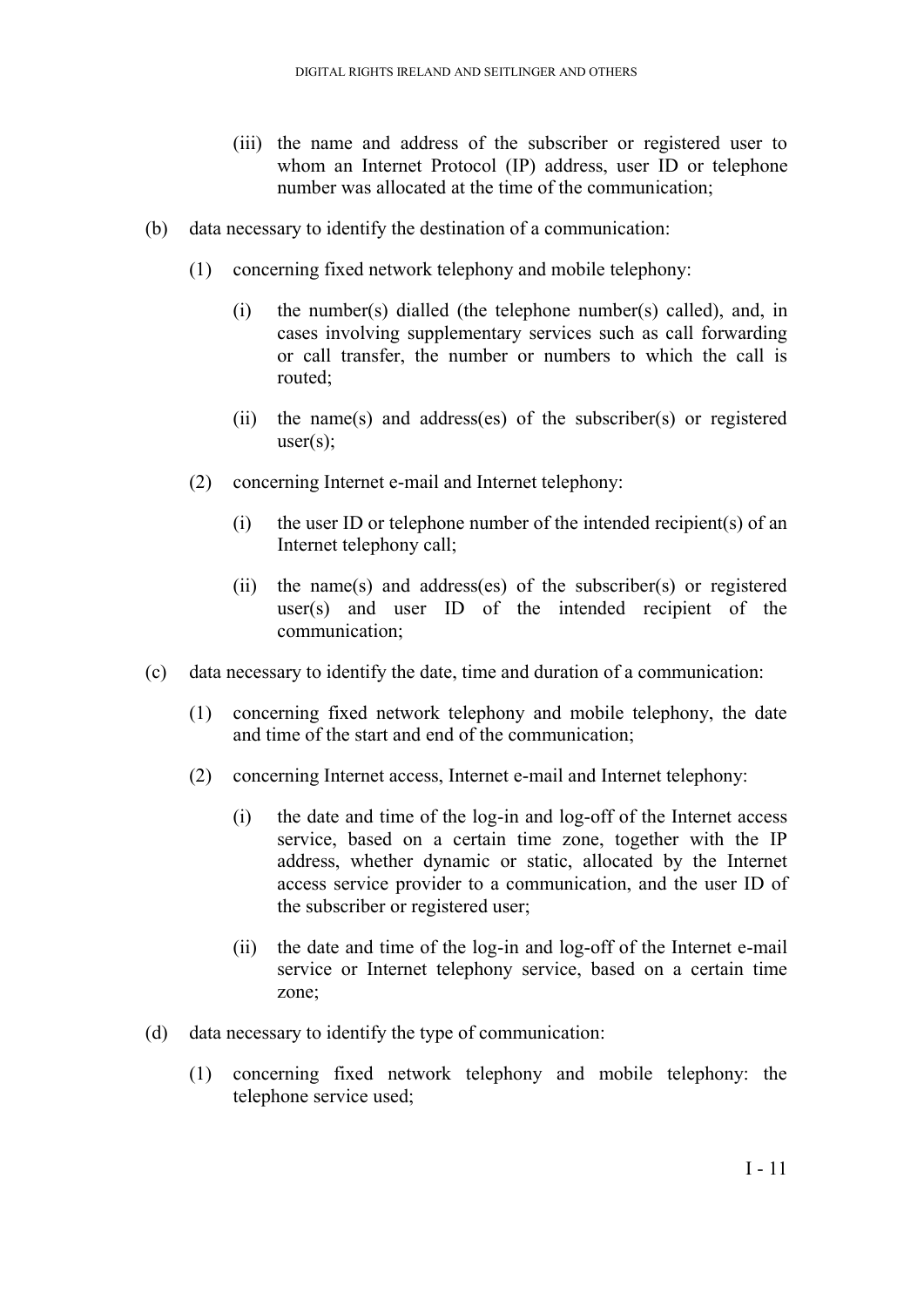- (2) concerning Internet e-mail and Internet telephony: the Internet service used;
- (e) data necessary to identify users' communication equipment or what purports to be their equipment:
	- (1) concerning fixed network telephony, the calling and called telephone numbers;
	- (2) concerning mobile telephony:
		- (i) the calling and called telephone numbers;
		- (ii) the International Mobile Subscriber Identity (IMSI) of the calling party;
		- (iii) the International Mobile Equipment Identity (IMEI) of the calling party;
		- (iv) the IMSI of the called party;
		- (v) the IMEI of the called party;
		- (vi) in the case of pre-paid anonymous services, the date and time of the initial activation of the service and the location label (Cell ID) from which the service was activated.
	- 3) concerning Internet access, Internet e-mail and Internet telephony:
		- (i) the calling telephone number for dial-up access;
		- (ii) the digital subscriber line (DSL) or other end point of the originator of the communication;
- (f) data necessary to identify the location of mobile communication equipment:
	- (1) the location label (Cell ID) at the start of the communication;
	- (2) data identifying the geographic location of cells by reference to their location labels (Cell ID) during the period for which communications data are retained.

2. No data revealing the content of the communication may be retained pursuant to this Directive.

Article 6

Periods of retention

 $I - 12$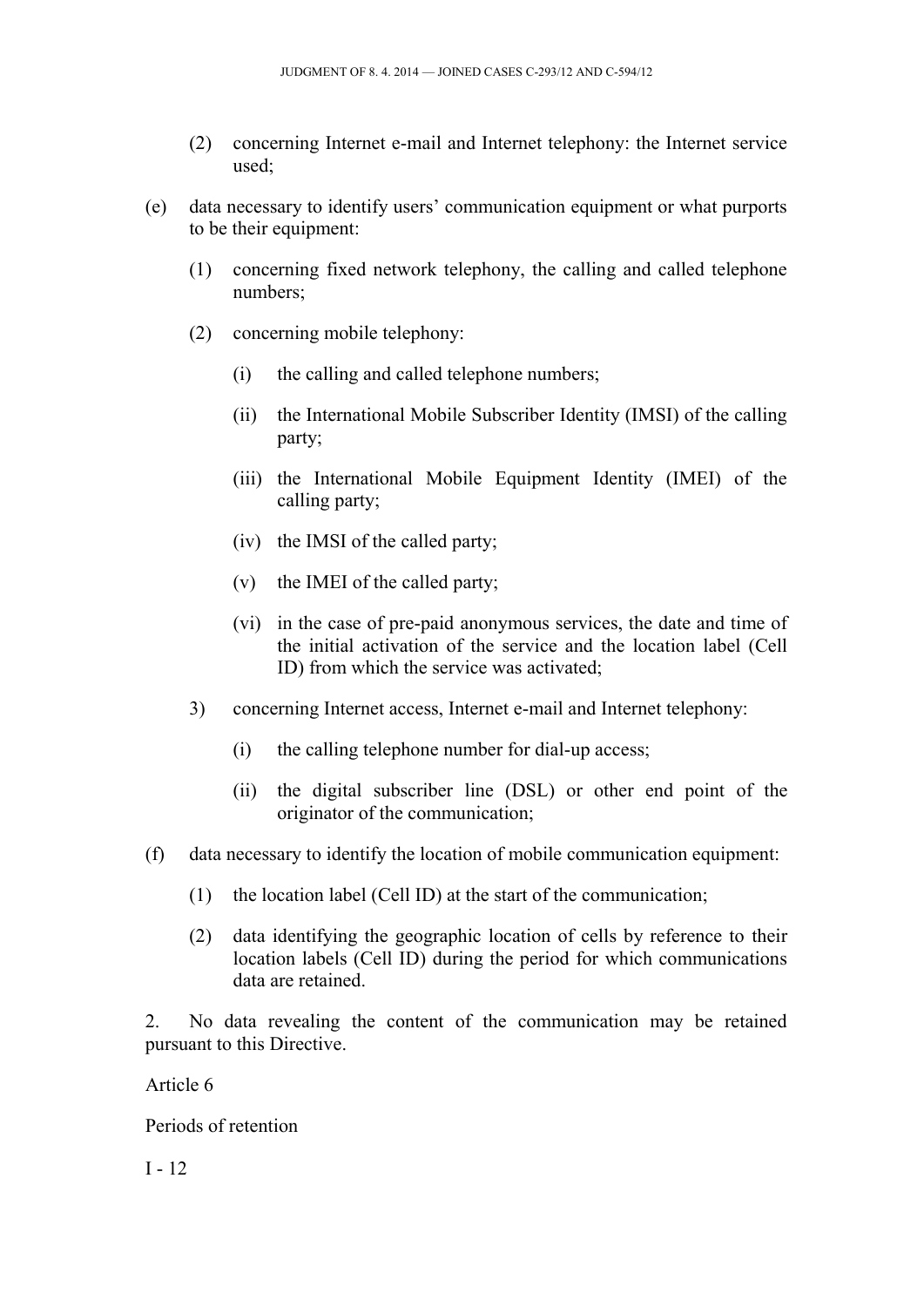Member States shall ensure that the categories of data specified in Article 5 are retained for periods of not less than six months and not more than two years from the date of the communication.

Article 7

Data protection and data security

Without prejudice to the provisions adopted pursuant to Directive 95/46/EC and Directive 2002/58/EC, each Member State shall ensure that providers of publicly available electronic communications services or of a public communications network respect, as a minimum, the following data security principles with respect to data retained in accordance with this Directive:

- (a) the retained data shall be of the same quality and subject to the same security and protection as those data on the network;
- (b) the data shall be subject to appropriate technical and organisational measures to protect the data against accidental or unlawful destruction, accidental loss or alteration, or unauthorised or unlawful storage, processing, access or disclosure;
- (c) the data shall be subject to appropriate technical and organisational measures to ensure that they can be accessed by specially authorised personnel only;

and

(d) the data, except those that have been accessed and preserved, shall be destroyed at the end of the period of retention.

Article 8

Storage requirements for retained data

Member States shall ensure that the data specified in Article 5 are retained in accordance with this Directive in such a way that the data retained and any other necessary information relating to such data can be transmitted upon request to the competent authorities without undue delay.

Article 9

Supervisory authority

1. Each Member State shall designate one or more public authorities to be responsible for monitoring the application within its territory of the provisions adopted by the Member States pursuant to Article 7 regarding the security of the stored data. Those authorities may be the same authorities as those referred to in Article 28 of Directive 95/46/EC.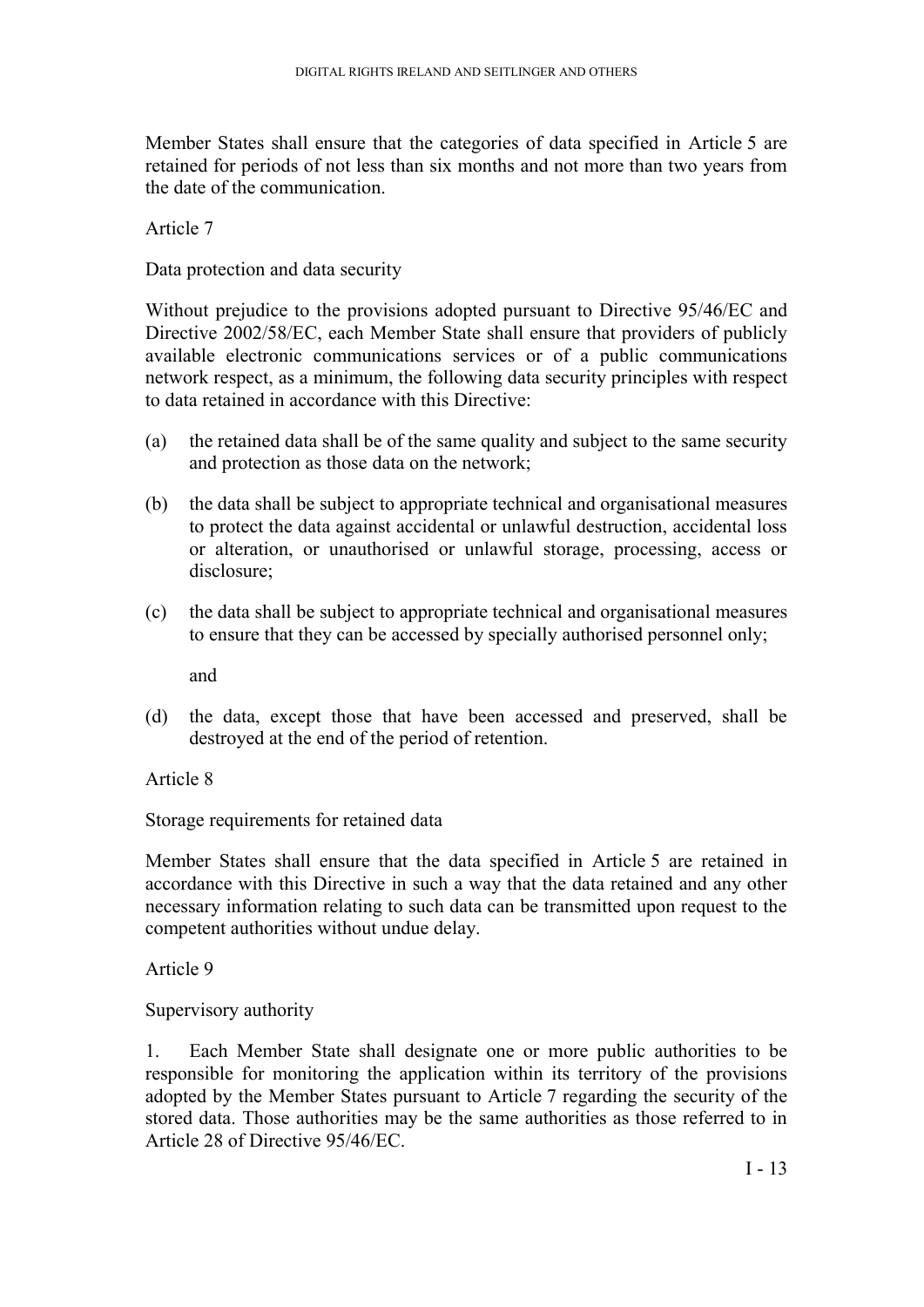2. The authorities referred to in paragraph 1 shall act with complete independence in carrying out the monitoring referred to in that paragraph.

…

Article 11

Amendment of Directive 2002/58/EC

The following paragraph shall be inserted in Article 15 of Directive 2002/58/EC:

"1a. Paragraph 1 shall not apply to data specifically required by [Directive 2006/24/EC] to be retained for the purposes referred to in Article 1(1) of that Directive."

…

Article 13

Remedies, liability and penalties

1. Each Member State shall take the necessary measures to ensure that the national measures implementing Chapter III of Directive 95/46/EC providing for judicial remedies, liability and sanctions are fully implemented with respect to the processing of data under this Directive.

2. Each Member State shall, in particular, take the necessary measures to ensure that any intentional access to, or transfer of, data retained in accordance with this Directive that is not permitted under national law adopted pursuant to this Directive is punishable by penalties, including administrative or criminal penalties, that are effective, proportionate and dissuasive.'

## **The actions in the main proceedings and the questions referred for a preliminary ruling**

*Case C-293/12*

17 On 11 August 2006, Digital Rights brought an action before the High Court in which it claimed that it owned a mobile phone which had been registered on 3 June 2006 and that it had used that mobile phone since that date. It challenged the legality of national legislative and administrative measures concerning the retention of data relating to electronic communications and asked the national court, in particular, to declare the invalidity of Directive 2006/24 and of Part 7 of the Criminal Justice (Terrorist Offences) Act 2005, which requires telephone communications service providers to retain traffic and location data relating to those providers for a period specified by law in order to prevent, detect, investigate and prosecute crime and safeguard the security of the State.

 $I - 14$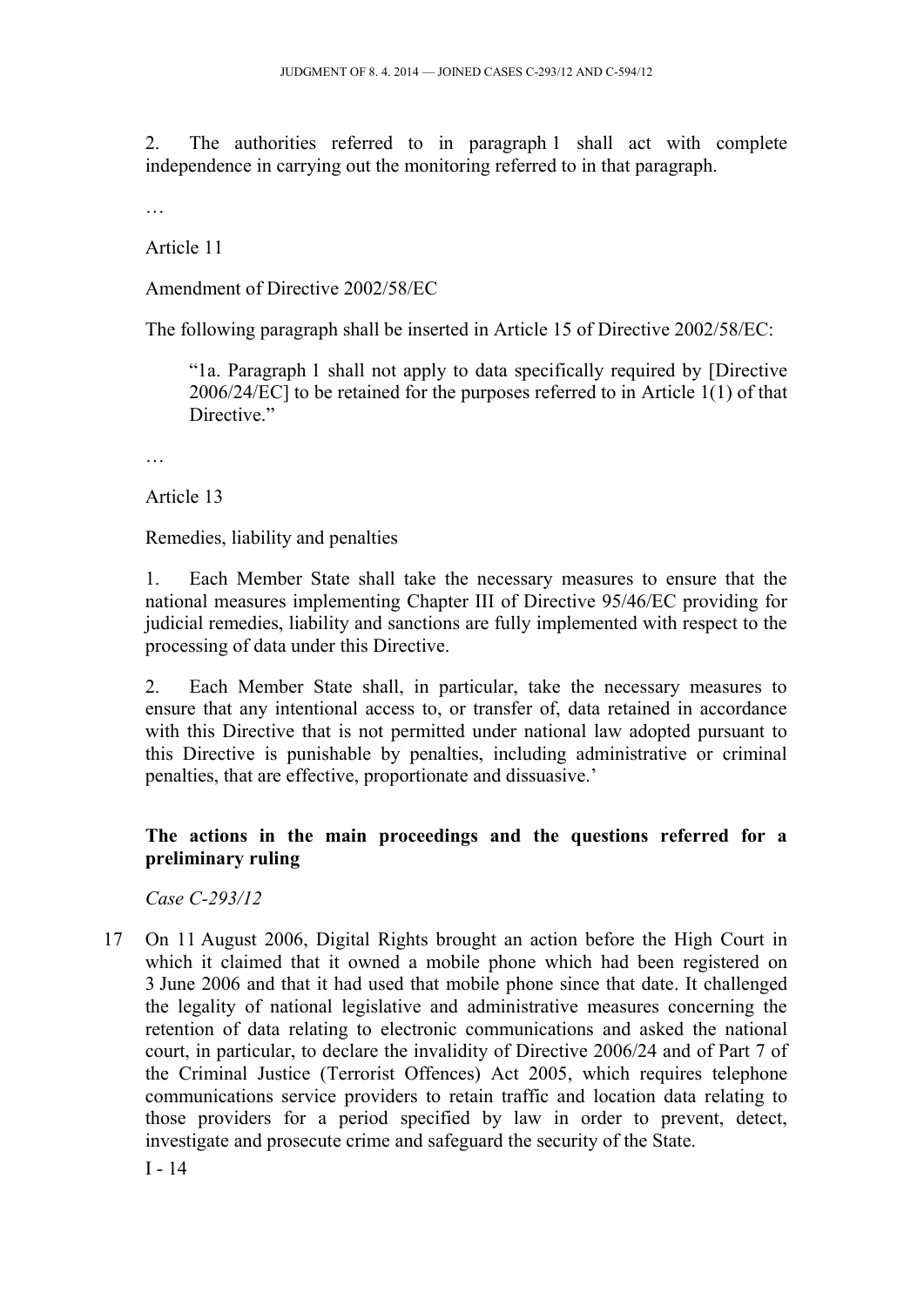- 18 The High Court, considering that it was not able to resolve the questions raised relating to national law unless the validity of Directive 2006/24 had first been examined, decided to stay proceedings and to refer the following questions to the Court for a preliminary ruling:
	- '1. Is the restriction on the rights of the [p]laintiff in respect of its use of mobile telephony arising from the requirements of Articles 3, 4 … and 6 of Directive 2006/24/EC incompatible with [Article 5(4)] TEU in that it is disproportionate and unnecessary or inappropriate to achieve the legitimate aims of:
		- (a) Ensuring that certain data are available for the purposes of investigation, detection and prosecution of serious crime?

and/or

- b) Ensuring the proper functioning of the internal market of the European Union?
- 2. Specifically,
	- (i) Is Directive 2006/24 compatible with the right of citizens to move and reside freely within the territory of the Member States laid down in Article 21 TFEU?
	- (ii) Is Directive 2006/24 compatible with the right to privacy laid down in Article 7 of the [Charter of Fundamental Rights of the European Union ("the Charter")] and Article 8 ECHR?
	- (iii) Is Directive 2006/24 compatible with the right to the protection of personal data laid down in Article 8 of the Charter?
	- (iv) Is Directive 2006/24 compatible with the right to freedom of expression laid down in Article 11 of the Charter and Article 10 ECHR?
	- (v) Is Directive 2006/24 compatible with the right to [g]ood [a]dministration laid down in Article 41 of the Charter?
- 3. To what extent do the Treaties and specifically the principle of loyal cooperation laid down in [Article 4(3) TEU] — require a national court to inquire into, and assess, the compatibility of the national implementing measures for [Directive 2006/24] with the protections afforded by the [Charter], including Article 7 thereof (as informed by Article 8 of the ECHR)?'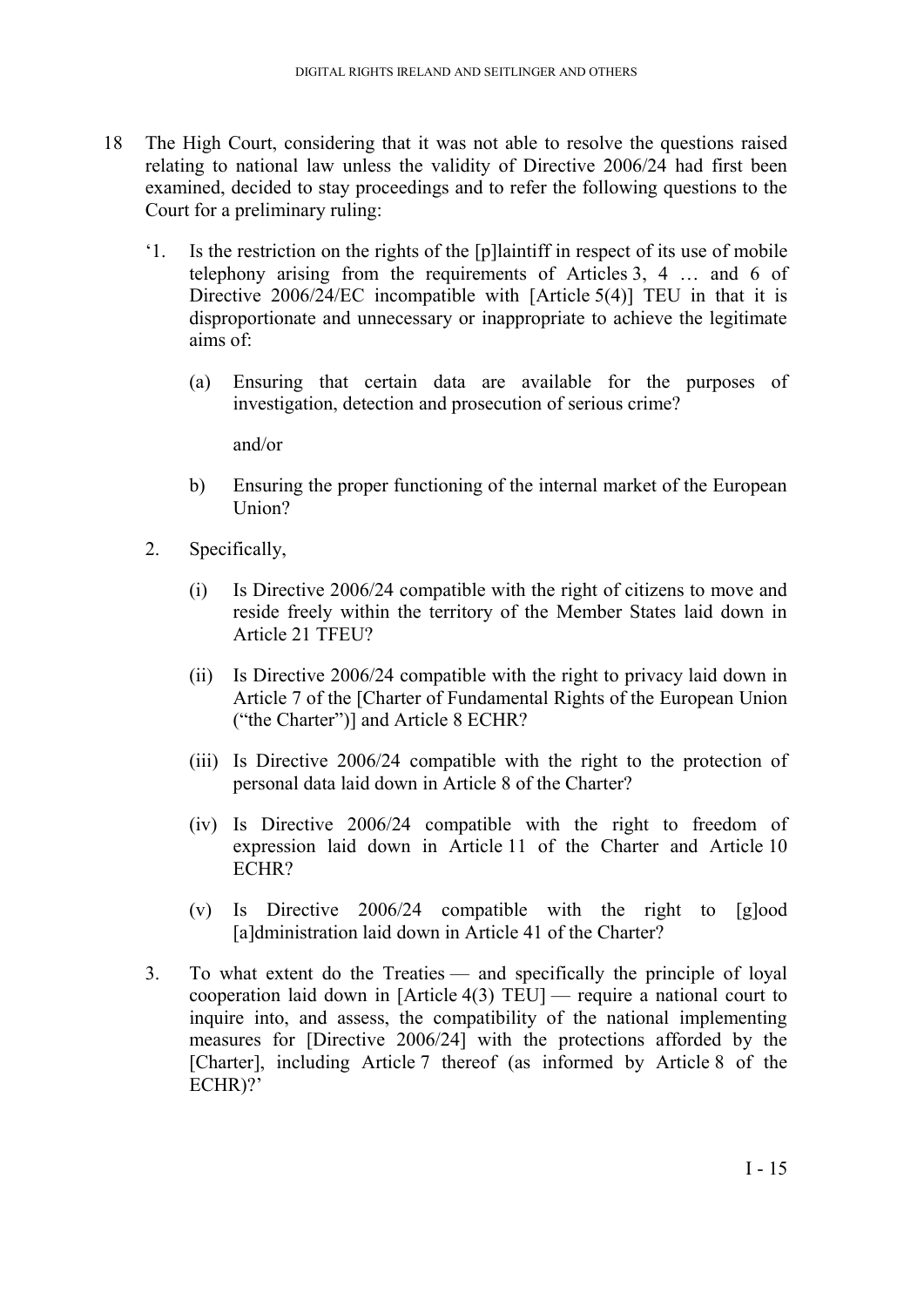## *Case C–594/12*

- 19 The origin of the request for a preliminary ruling in Case C-594/12 lies in several actions brought before the Verfassungsgerichtshof by the Kärntner Landesregierung and by Mr Seitlinger, Mr Tschohl and 11 128 other applicants, respectively, seeking the annulment of Paragraph 102a of the 2003 Law on telecommunications (Telekommunikationsgesetz 2003), which was inserted into that 2003 Law by the federal law amending it (Bundesgesetz, mit dem das Telekommunikationsgesetz 2003 — TKG 2003 geändert wird, BGBl I, 27/2011) for the purpose of transposing Directive 2006/24 into Austrian national law. They take the view, inter alia, that Article 102a of the Telekommunikationsgesetz 2003 infringes the fundamental right of individuals to the protection of their data.
- 20 The Verfassungsgerichtshof wonders, in particular, whether Directive 2006/24 is compatible with the Charter in so far as it allows the storing of many types of data in relation to an unlimited number of persons for a long time. The Verfassungsgerichtshof takes the view that the retention of data affects almost exclusively persons whose conduct in no way justifies the retention of data relating to them. Those persons are exposed to a greater risk that authorities will investigate the data relating to them, become acquainted with the content of those data, find out about their private lives and use those data for multiple purposes, having regard in particular to the unquantifiable number of persons having access to the data for a minimum period of six months. According to the referring court, there are doubts as to whether that directive is able to achieve the objectives which it pursues and as to the proportionality of the interference with the fundamental rights concerned.
- 21 In those circumstances the Verfassungsgerichtshof decided to stay proceedings and to refer the following questions to the Court for a preliminary ruling:
	- '1. Concerning the validity of acts of institutions of the European Union:

Are Articles 3 to 9 of [Directive 2006/24] compatible with Articles 7, 8 and 11 of the [Charter]?

- 2. Concerning the interpretation of the Treaties:
	- (a) In the light of the explanations relating to Article 8 of the Charter, which, according to Article 52(7) of the Charter, were drawn up as a way of providing guidance in the interpretation of the Charter and to which regard must be given by the Verfassungsgerichtshof, must [Directive 95/46] and Regulation (EC) No 45/2001 of the European Parliament and of the Council [of 18 December 2000] on the protection of individuals with regard to the processing of personal data by the Community institutions and bodies and on the free movement of such data [OJ 2001 L 8, p. 1] be taken into account, for the purposes of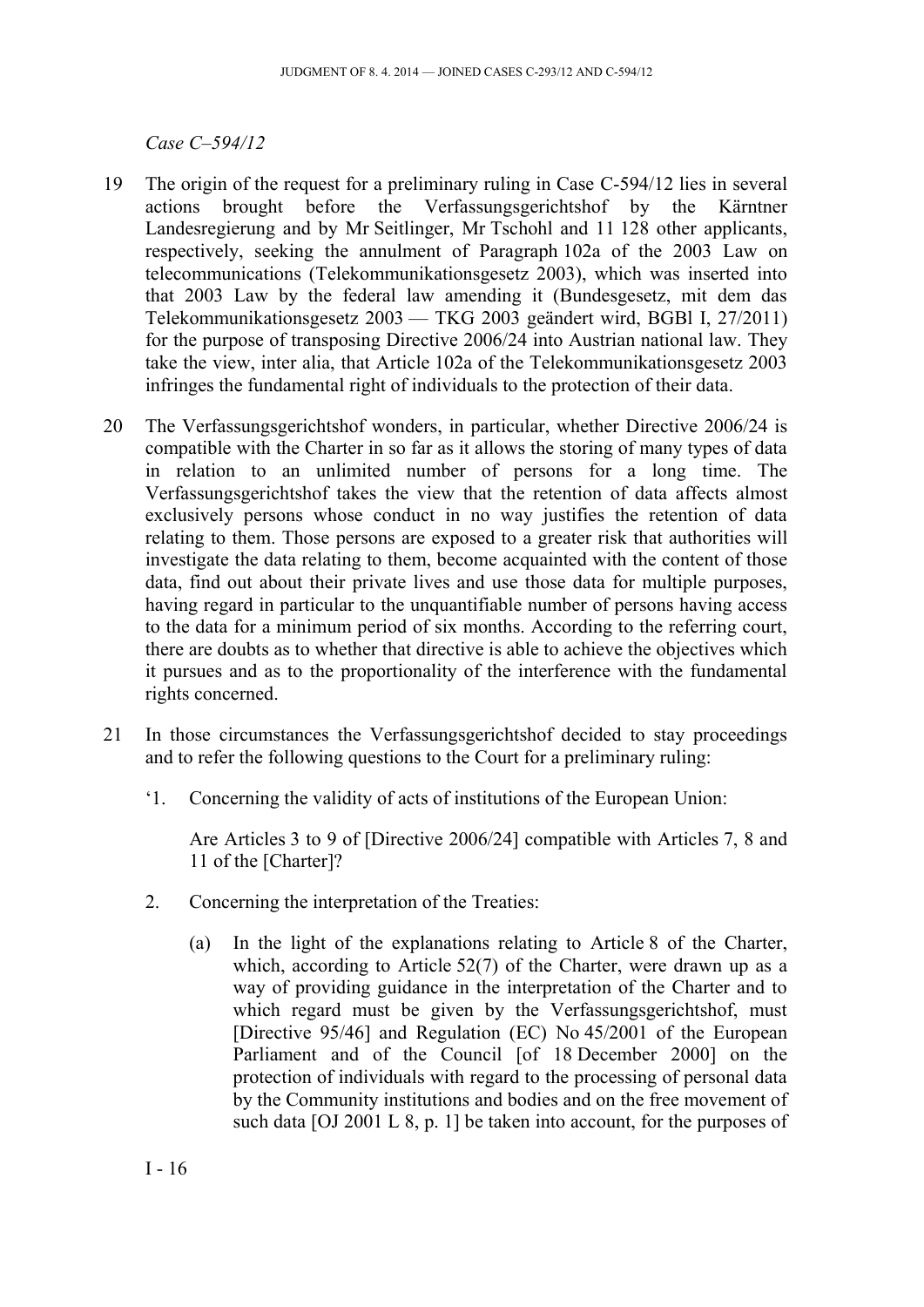assessing the permissibility of interference, as being of equal standing to the conditions under Article 8(2) and Article 52(1) of the Charter?

- (b) What is the relationship between "Union law", as referred to in the final sentence of Article 52(3) of the Charter, and the directives in the field of the law on data protection?
- (c) In view of the fact that [Directive 95/26] and Regulation … No 45/2001 contain conditions and restrictions with a view to safeguarding the fundamental right to data protection under the Charter, must amendments resulting from subsequent secondary law be taken into account for the purpose of interpreting Article 8 of the Charter?
- (d) Having regard to Article 52(4) of the Charter, does it follow from the principle of the preservation of higher levels of protection in Article 53 of the Charter that the limits applicable under the Charter in relation to permissible restrictions must be more narrowly circumscribed by secondary law?
- (e) Having regard to Article 52(3) of the Charter, the fifth paragraph in the preamble thereto and the explanations in relation to Article 7 of the Charter, according to which the rights guaranteed in that article correspond to those guaranteed by Article 8 of the [ECHR], can assistance be derived from the case-law of the European Court of Human Rights for the purpose of interpreting Article 8 of the Charter such as to influence the interpretation of that latter article?'
- 22 By decision of the President of the Court of 11 June 2013, Cases C-293/12 and C-594/12 were joined for the purposes of the oral procedure and the judgment.

# **Consideration of the questions referred**

*The second question, parts (b) to (d), in Case C-293/12 and the first question in Case C-594/12*

23 By the second question, parts (b) to (d), in Case C-293/12 and the first question in Case C-594/12, which should be examined together, the referring courts are essentially asking the Court to examine the validity of Directive 2006/24 in the light of Articles 7, 8 and 11 of the Charter.

The relevance of Articles 7, 8 and 11 of the Charter with regard to the question of the validity of Directive 2006/24

24 It follows from Article 1 and recitals 4, 5, 7 to 11, 21 and 22 of Directive 2006/24 that the main objective of that directive is to harmonise Member States' provisions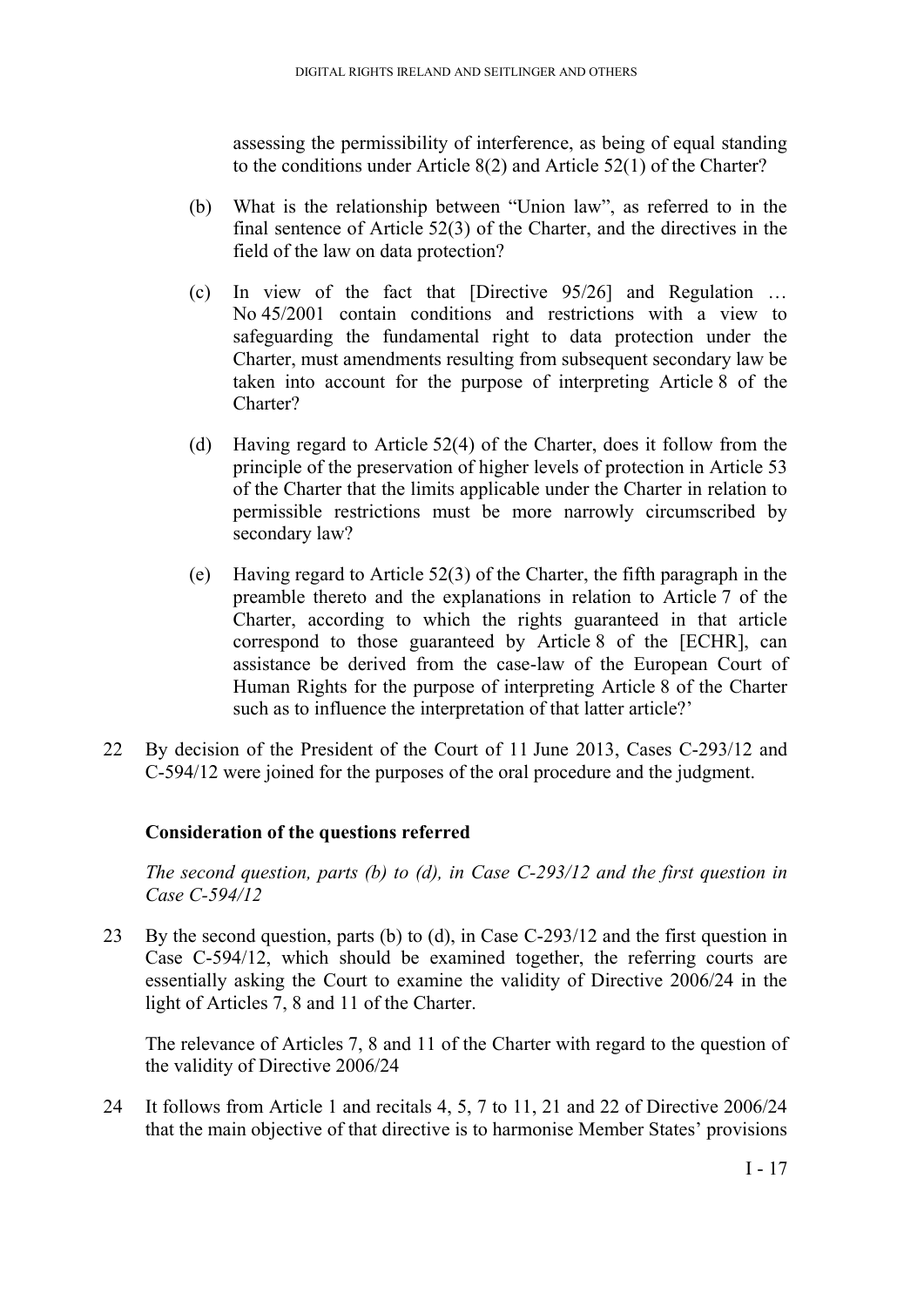concerning the retention, by providers of publicly available electronic communications services or of public communications networks, of certain data which are generated or processed by them, in order to ensure that the data are available for the purpose of the prevention, investigation, detection and prosecution of serious crime, such as organised crime and terrorism, in compliance with the rights laid down in Articles 7 and 8 of the Charter.

- 25 The obligation, under Article 3 of Directive 2006/24, on providers of publicly available electronic communications services or of public communications networks to retain the data listed in Article 5 of the directive for the purpose of making them accessible, if necessary, to the competent national authorities raises questions relating to respect for private life and communications under Article 7 of the Charter, the protection of personal data under Article 8 of the Charter and respect for freedom of expression under Article 11 of the Charter.
- 26 In that regard, it should be observed that the data which providers of publicly available electronic communications services or of public communications networks must retain, pursuant to Articles 3 and 5 of Directive 2006/24, include data necessary to trace and identify the source of a communication and its destination, to identify the date, time, duration and type of a communication, to identify users' communication equipment, and to identify the location of mobile communication equipment, data which consist, inter alia, of the name and address of the subscriber or registered user, the calling telephone number, the number called and an IP address for Internet services. Those data make it possible, in particular, to know the identity of the person with whom a subscriber or registered user has communicated and by what means, and to identify the time of the communication as well as the place from which that communication took place. They also make it possible to know the frequency of the communications of the subscriber or registered user with certain persons during a given period.
- 27 Those data, taken as a whole, may allow very precise conclusions to be drawn concerning the private lives of the persons whose data has been retained, such as the habits of everyday life, permanent or temporary places of residence, daily or other movements, the activities carried out, the social relationships of those persons and the social environments frequented by them.
- 28 In such circumstances, even though, as is apparent from Article 1(2) and Article 5(2) of Directive 2006/24, the directive does not permit the retention of the content of the communication or of information consulted using an electronic communications network, it is not inconceivable that the retention of the data in question might have an effect on the use, by subscribers or registered users, of the means of communication covered by that directive and, consequently, on their exercise of the freedom of expression guaranteed by Article 11 of the Charter.
- 29 The retention of data for the purpose of possible access to them by the competent national authorities, as provided for by Directive 2006/24, directly and specifically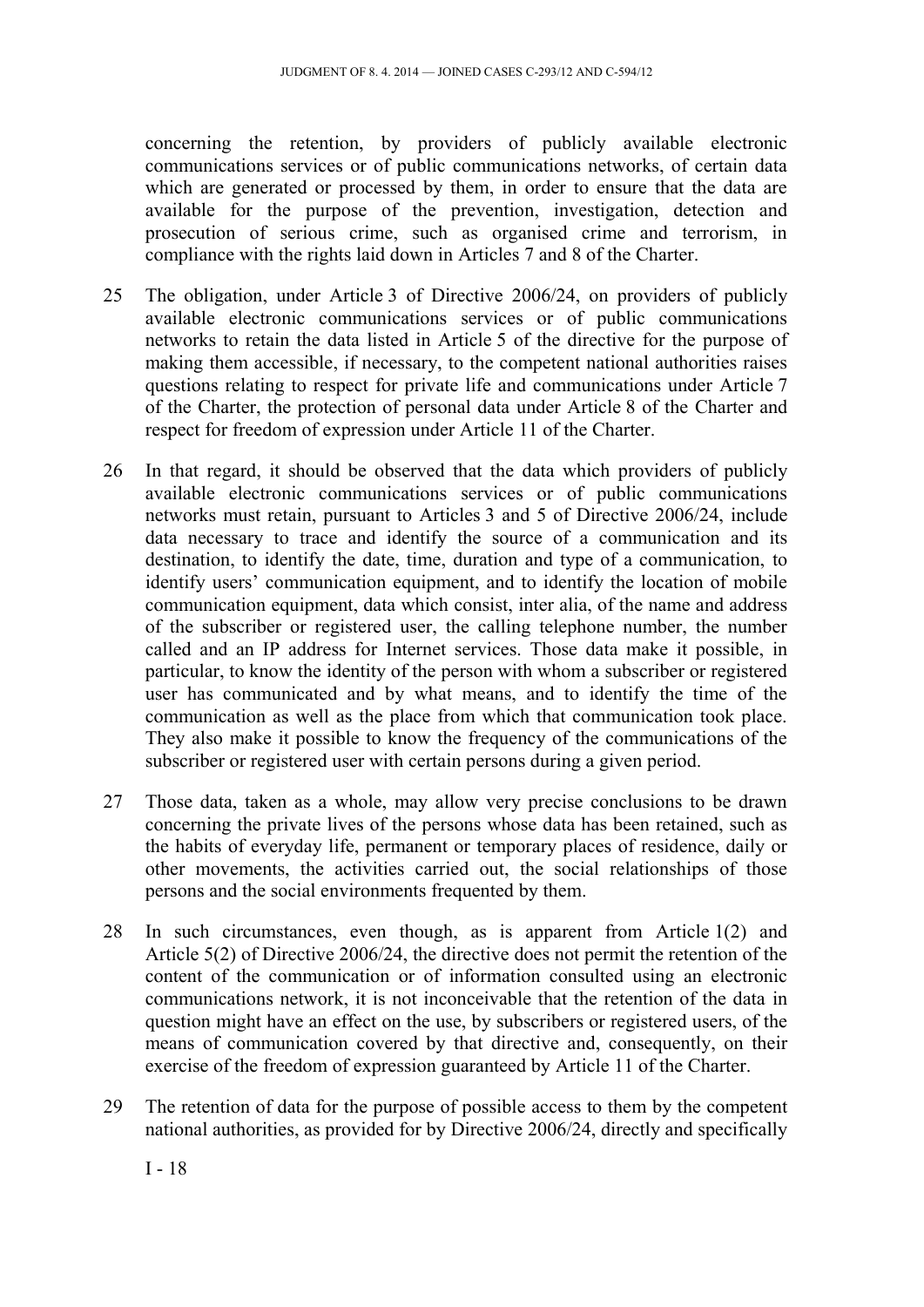affects private life and, consequently, the rights guaranteed by Article 7 of the Charter. Furthermore, such a retention of data also falls under Article 8 of the Charter because it constitutes the processing of personal data within the meaning of that article and, therefore, necessarily has to satisfy the data protection requirements arising from that article (Cases C-92/09 and C-93/09 *[Volker und](http://eur-lex.europa.eu/LexUriServ/LexUriServ.do?uri=CELEX:62009CJ0092:FR:NOT#texte)  [Markus Schecke and](http://eur-lex.europa.eu/LexUriServ/LexUriServ.do?uri=CELEX:62009CJ0092:FR:NOT#texte) Eifert* EU:C:2010:662, paragraph 47).

- 30 Whereas the references for a preliminary ruling in the present cases raise, in particular, the question of principle as to whether or not, in the light of Article 7 of the Charter, the data of subscribers and registered users may be retained, they also concern the question of principle as to whether Directive 2006/24 meets the requirements for the protection of personal data arising from Article 8 of the Charter.
- 31 In the light of the foregoing considerations, it is appropriate, for the purposes of answering the second question, parts (b) to (d), in Case C-293/12 and the first question in Case C-594/12, to examine the validity of the directive in the light of Articles 7 and 8 of the Charter.

Interference with the rights laid down in Articles 7 and 8 of the Charter

- 32 By requiring the retention of the data listed in Article 5(1) of Directive 2006/24 and by allowing the competent national authorities to access those data, Directive 2006/24, as the Advocate General has pointed out, in particular, in paragraphs 39 and 40 of his Opinion, derogates from the system of protection of the right to privacy established by Directives 95/46 and 2002/58 with regard to the processing of personal data in the electronic communications sector, directives which provided for the confidentiality of communications and of traffic data as well as the obligation to erase or make those data anonymous where they are no longer needed for the purpose of the transmission of a communication, unless they are necessary for billing purposes and only for as long as so necessary.
- 33 To establish the existence of an interference with the fundamental right to privacy, it does not matter whether the information on the private lives concerned is sensitive or whether the persons concerned have been inconvenienced in any way (see, to that effect, Cases C-465/00, C-138/01 and C-139/01 *[Österreichischer](http://eur-lex.europa.eu/LexUriServ/LexUriServ.do?uri=CELEX:62000CJ0465:FR:NOT#texte)  [Rundfunk and Others](http://eur-lex.europa.eu/LexUriServ/LexUriServ.do?uri=CELEX:62000CJ0465:FR:NOT#texte)* EU:C:2003:294, paragraph 75).
- 34 As a result, the obligation imposed by Articles 3 and 6 of Directive 2006/24 on providers of publicly available electronic communications services or of public communications networks to retain, for a certain period, data relating to a person's private life and to his communications, such as those referred to in Article 5 of the directive, constitutes in itself an interference with the rights guaranteed by Article 7 of the Charter.
- $I 19$ 35 Furthermore, the access of the competent national authorities to the data constitutes a further interference with that fundamental right (see, as regards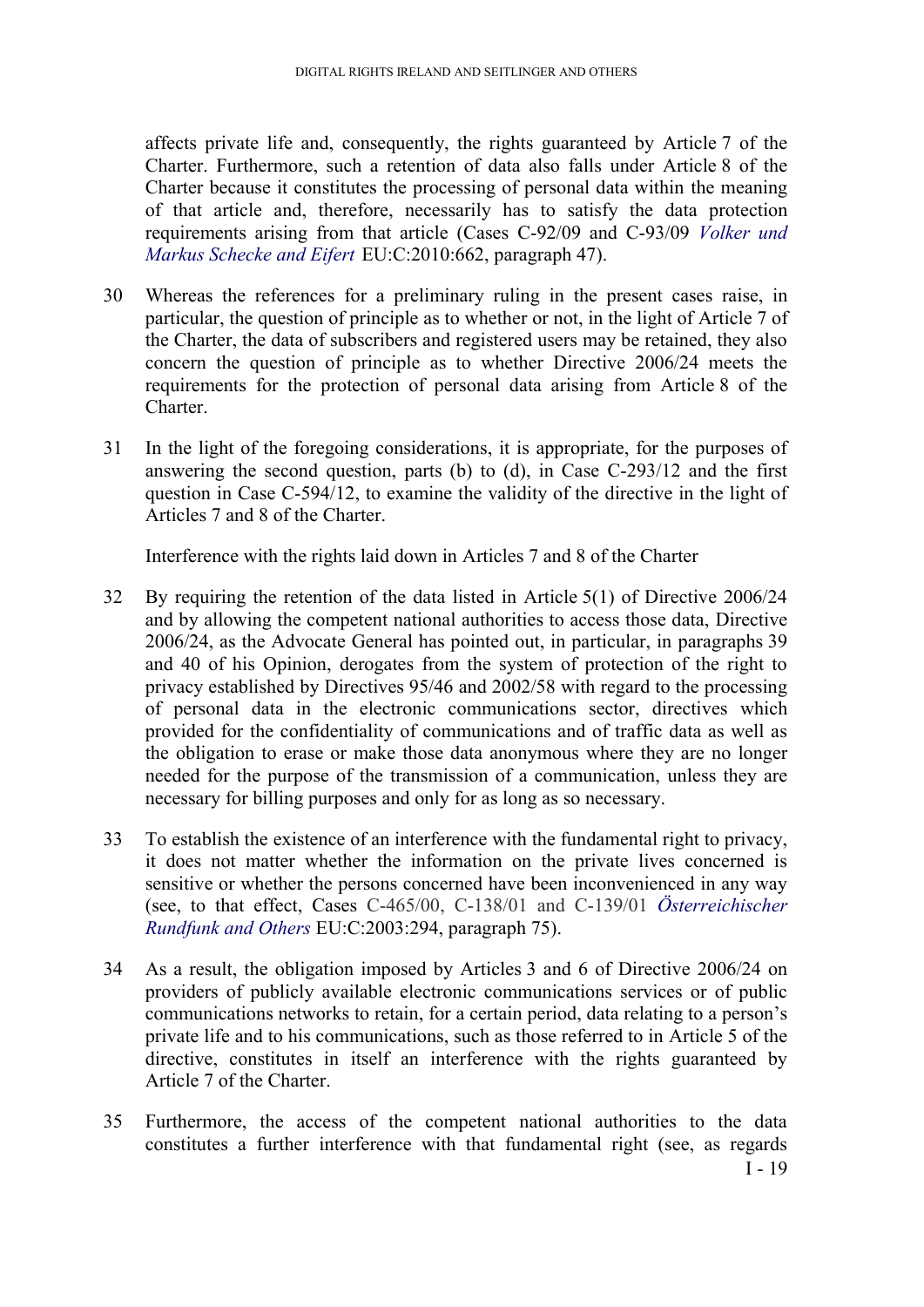Article 8 of the ECHR, Eur. Court H.R., *Leander v. Sweden*, 26 March 1987, § 48, Series A no 116; *Rotaru v. Romania* [GC], no. 28341/95, § 46, ECHR 2000-V; and *Weber and Saravia v. Germany* (dec.), no. 54934/00, § 79, ECHR 2006-XI). Accordingly, Articles 4 and 8 of Directive 2006/24 laying down rules relating to the access of the competent national authorities to the data also constitute an interference with the rights guaranteed by Article 7 of the Charter.

- 36 Likewise, Directive 2006/24 constitutes an interference with the fundamental right to the protection of personal data guaranteed by Article 8 of the Charter because it provides for the processing of personal data.
- 37 It must be stated that the interference caused by Directive 2006/24 with the fundamental rights laid down in Articles 7 and 8 of the Charter is, as the Advocate General has also pointed out, in particular, in paragraphs 77 and 80 of his Opinion, wide-ranging, and it must be considered to be particularly serious. Furthermore, as the Advocate General has pointed out in paragraphs 52 and 72 of his Opinion, the fact that data are retained and subsequently used without the subscriber or registered user being informed is likely to generate in the minds of the persons concerned the feeling that their private lives are the subject of constant surveillance.

Justification of the interference with the rights guaranteed by Articles 7 and 8 of the Charter

- 38 Article 52(1) of the Charter provides that any limitation on the exercise of the rights and freedoms laid down by the Charter must be provided for by law, respect their essence and, subject to the principle of proportionality, limitations may be made to those rights and freedoms only if they are necessary and genuinely meet objectives of general interest recognised by the Union or the need to protect the rights and freedoms of others.
- 39 So far as concerns the essence of the fundamental right to privacy and the other rights laid down in Article 7 of the Charter, it must be held that, even though the retention of data required by Directive 2006/24 constitutes a particularly serious interference with those rights, it is not such as to adversely affect the essence of those rights given that, as follows from Article 1(2) of the directive, the directive does not permit the acquisition of knowledge of the content of the electronic communications as such.
- 40 Nor is that retention of data such as to adversely affect the essence of the fundamental right to the protection of personal data enshrined in Article 8 of the Charter, because Article 7 of Directive 2006/24 provides, in relation to data protection and data security, that, without prejudice to the provisions adopted pursuant to Directives 95/46 and 2002/58, certain principles of data protection and data security must be respected by providers of publicly available electronic communications services or of public communications networks. According to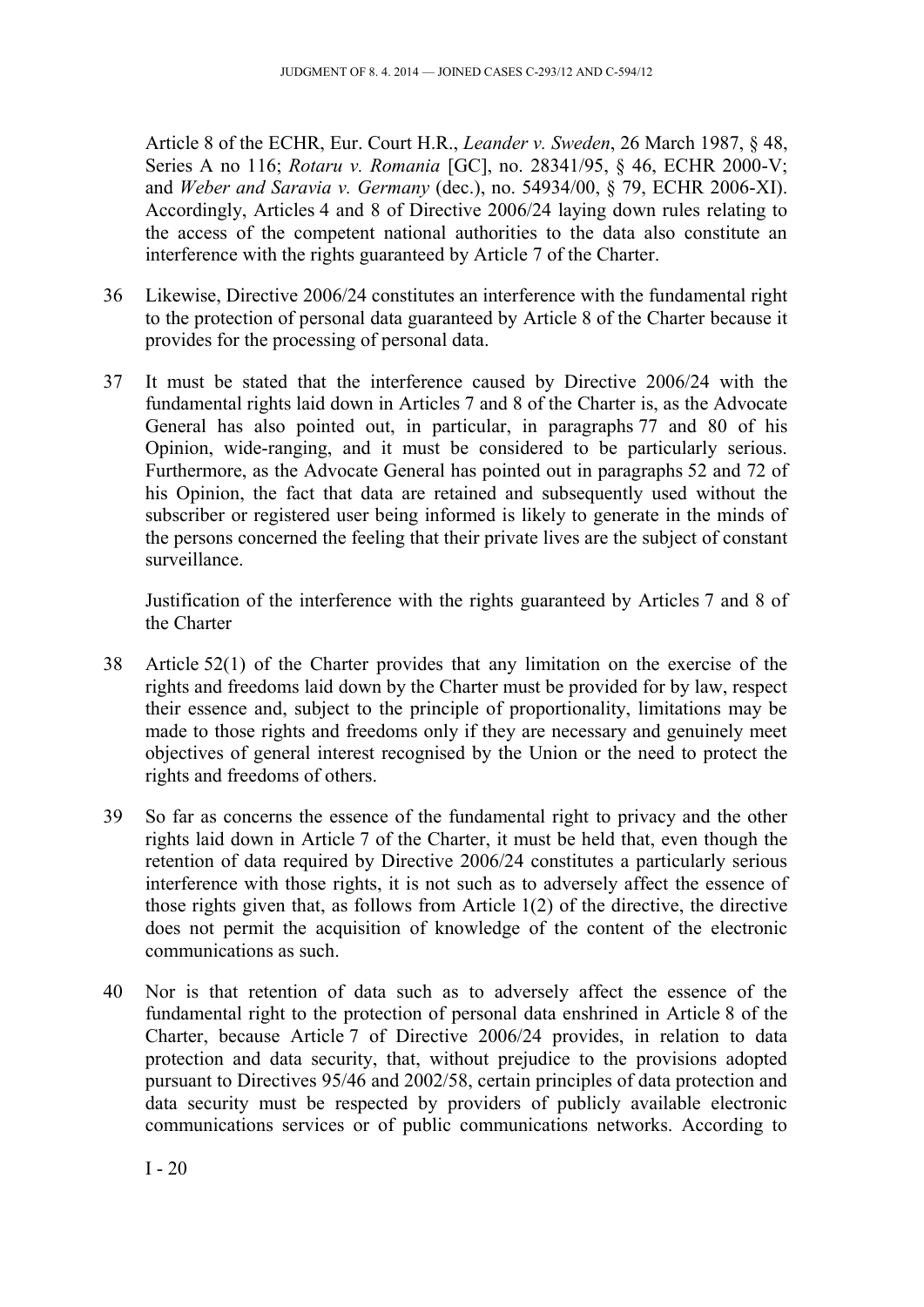those principles, Member States are to ensure that appropriate technical and organisational measures are adopted against accidental or unlawful destruction, accidental loss or alteration of the data.

- 41 As regards the question of whether that interference satisfies an objective of general interest, it should be observed that, whilst Directive 2006/24 aims to harmonise Member States' provisions concerning the obligations of those providers with respect to the retention of certain data which are generated or processed by them, the material objective of that directive is, as follows from Article 1(1) thereof, to ensure that the data are available for the purpose of the investigation, detection and prosecution of serious crime, as defined by each Member State in its national law. The material objective of that directive is, therefore, to contribute to the fight against serious crime and thus, ultimately, to public security.
- 42 It is apparent from the case-law of the Court that the fight against international terrorism in order to maintain international peace and security constitutes an objective of general interest (see, to that effect, Cases C-402/05 P and C-415/05 P *Kadi and Al Barakaat International Foundation* v *Council and Commission* EU:C:2008:461, paragraph 363, and Cases C-539/10 P and C-550/10 P *Al-Aqsa* v *Council* EU:C:2012:711, paragraph 130). The same is true of the fight against serious crime in order to ensure public security (see, to that effect, Case C-145/09 *Tsakouridis* EU:C:2010:708, paragraphs 46 and 47). Furthermore, it should be noted, in this respect, that Article 6 of the Charter lays down the right of any person not only to liberty, but also to security.
- 43 In this respect, it is apparent from recital 7 in the preamble to Directive 2006/24 that, because of the significant growth in the possibilities afforded by electronic communications, the Justice and Home Affairs Council of 19 December 2002 concluded that data relating to the use of electronic communications are particularly important and therefore a valuable tool in the prevention of offences and the fight against crime, in particular organised crime.
- 44 It must therefore be held that the retention of data for the purpose of allowing the competent national authorities to have possible access to those data, as required by Directive 2006/24, genuinely satisfies an objective of general interest.
- 45 In those circumstances, it is necessary to verify the proportionality of the interference found to exist.
- 46 In that regard, according to the settled case-law of the Court, the principle of proportionality requires that acts of the EU institutions be appropriate for attaining the legitimate objectives pursued by the legislation at issue and do not exceed the limits of what is appropriate and necessary in order to achieve those objectives (see, to that effect, Case C-343/09 *Afton Chemical* EU:C:2010:419, paragraph 45; *Volker und Markus Schecke and Eifert* EU:C:2010:662, paragraph 74; Cases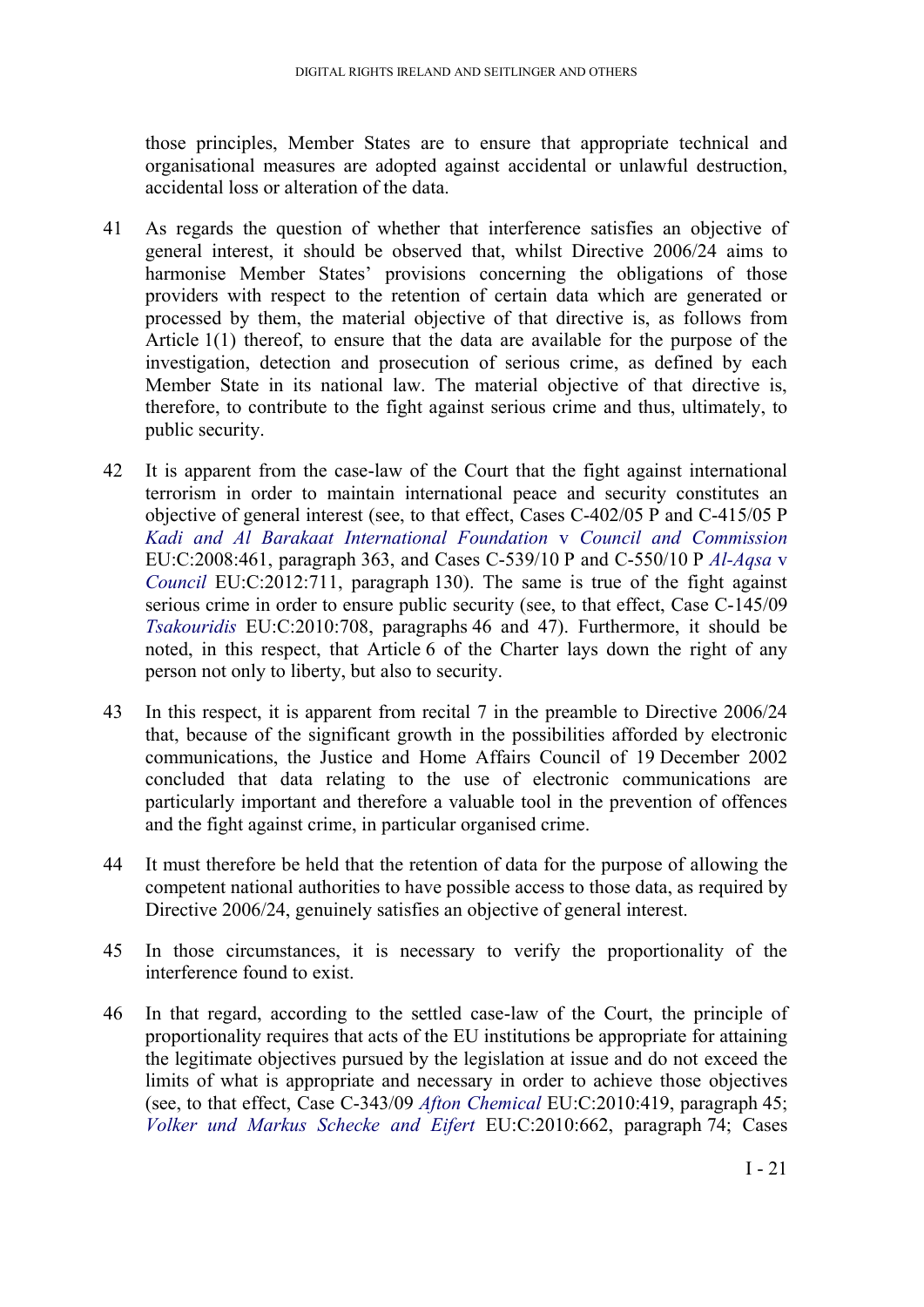C-581/10 and C-629/10 *Nelson and Others* EU:C:2012:657, paragraph 71; Case C-283/11 *Sky Österreich* EU:C:2013:28, paragraph 50; and Case C-101/12 *Schaible* EU:C:2013:661, paragraph 29).

- 47 With regard to judicial review of compliance with those conditions, where interferences with fundamental rights are at issue, the extent of the EU legislature's discretion may prove to be limited, depending on a number of factors, including, in particular, the area concerned, the nature of the right at issue guaranteed by the Charter, the nature and seriousness of the interference and the object pursued by the interference (see, by analogy, as regards Article 8 of the ECHR, Eur. Court H.R., *S. and Marper v. the United Kingdom* [GC], nos. 30562/04 and 30566/04, § 102, ECHR 2008-V).
- 48 In the present case, in view of the important role played by the protection of personal data in the light of the fundamental right to respect for private life and the extent and seriousness of the interference with that right caused by Directive 2006/24, the EU legislature's discretion is reduced, with the result that review of that discretion should be strict.
- 49 As regards the question of whether the retention of data is appropriate for attaining the objective pursued by Directive 2006/24, it must be held that, having regard to the growing importance of means of electronic communication, data which must be retained pursuant to that directive allow the national authorities which are competent for criminal prosecutions to have additional opportunities to shed light on serious crime and, in this respect, they are therefore a valuable tool for criminal investigations. Consequently, the retention of such data may be considered to be appropriate for attaining the objective pursued by that directive.
- 50 That assessment cannot be called into question by the fact relied upon in particular by Mr Tschohl and Mr Seitlinger and by the Portuguese Government in their written observations submitted to the Court that there are several methods of electronic communication which do not fall within the scope of Directive 2006/24 or which allow anonymous communication. Whilst, admittedly, that fact is such as to limit the ability of the data retention measure to attain the objective pursued, it is not, however, such as to make that measure inappropriate, as the Advocate General has pointed out in paragraph 137 of his Opinion.
- 51 As regards the necessity for the retention of data required by Directive 2006/24, it must be held that the fight against serious crime, in particular against organised crime and terrorism, is indeed of the utmost importance in order to ensure public security and its effectiveness may depend to a great extent on the use of modern investigation techniques. However, such an objective of general interest, however fundamental it may be, does not, in itself, justify a retention measure such as that established by Directive 2006/24 being considered to be necessary for the purpose of that fight.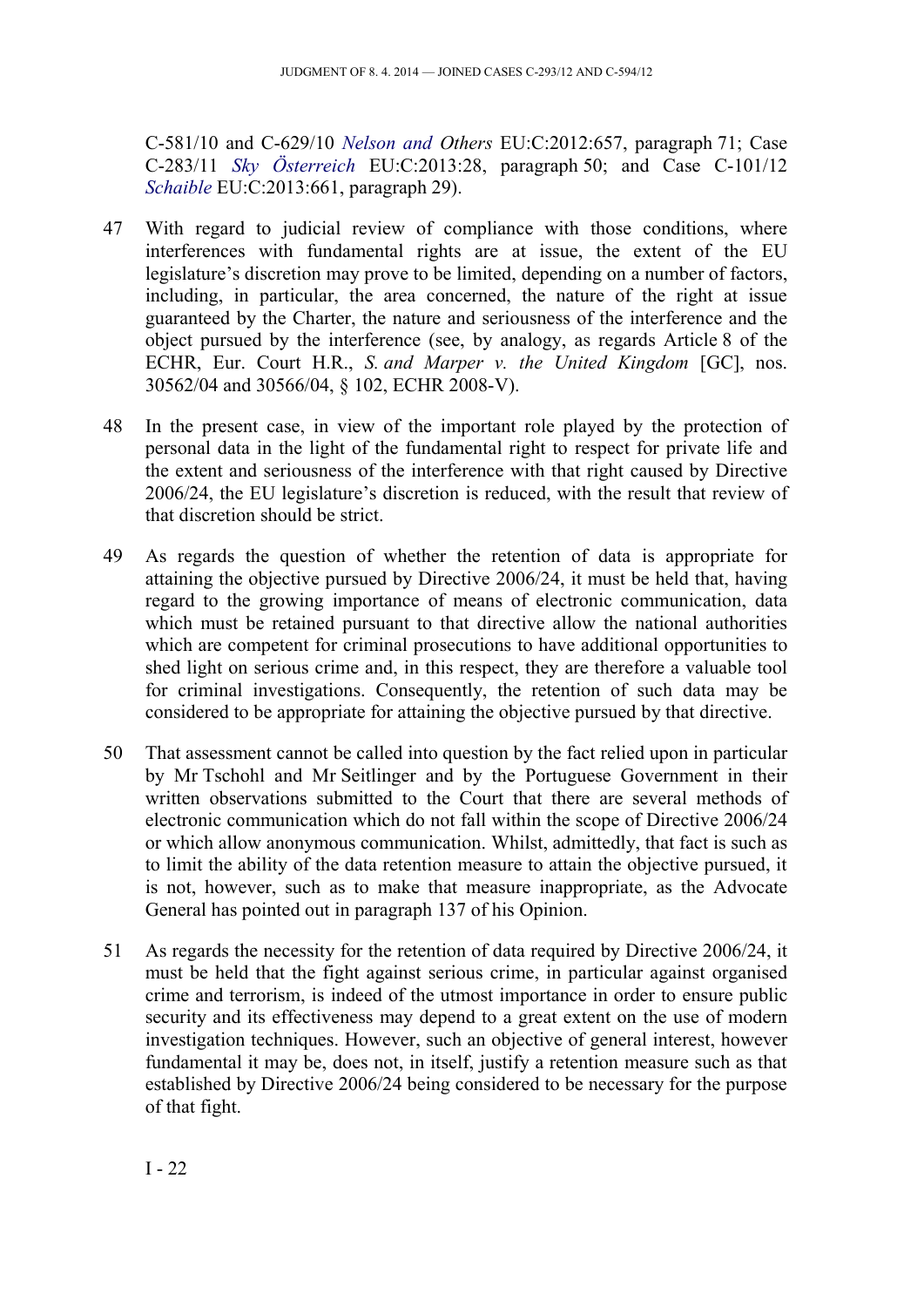- 52 So far as concerns the right to respect for private life, the protection of that fundamental right requires, according to the Court's settled case-law, in any event, that derogations and limitations in relation to the protection of personal data must apply only in so far as is strictly necessary (Case C-473/12 *IPI* EU:C:2013:715, paragraph 39 and the case-law cited).
- 53 In that regard, it should be noted that the protection of personal data resulting from the explicit obligation laid down in Article 8(1) of the Charter is especially important for the right to respect for private life enshrined in Article 7 of the **Charter**
- 54 Consequently, the EU legislation in question must lay down clear and precise rules governing the scope and application of the measure in question and imposing minimum safeguards so that the persons whose data have been retained have sufficient guarantees to effectively protect their personal data against the risk of abuse and against any unlawful access and use of that data (see, by analogy, as regards Article 8 of the ECHR, Eur. Court H.R., *Liberty and Others v. the United Kingdom*, 1 July 2008, no. 58243/00, § 62 and 63; *Rotaru v. Romania*, § 57 to 59, and *S. and Marper v. the United Kingdom*, § 99).
- 55 The need for such safeguards is all the greater where, as laid down in Directive 2006/24, personal data are subjected to automatic processing and where there is a significant risk of unlawful access to those data (see, by analogy, as regards Article 8 of the ECHR, *S. and Marper v. the United Kingdom*, § 103, and *M. K. v. France*, 18 April 2013, no. 19522/09, § 35).
- 56 As for the question of whether the interference caused by Directive 2006/24 is limited to what is strictly necessary, it should be observed that, in accordance with Article 3 read in conjunction with Article 5(1) of that directive, the directive requires the retention of all traffic data concerning fixed telephony, mobile telephony, Internet access, Internet e-mail and Internet telephony. It therefore applies to all means of electronic communication, the use of which is very widespread and of growing importance in people's everyday lives. Furthermore, in accordance with Article 3 of Directive 2006/24, the directive covers all subscribers and registered users. It therefore entails an interference with the fundamental rights of practically the entire European population.
- 57 In this respect, it must be noted, first, that Directive 2006/24 covers, in a generalised manner, all persons and all means of electronic communication as well as all traffic data without any differentiation, limitation or exception being made in the light of the objective of fighting against serious crime.
- 58 Directive 2006/24 affects, in a comprehensive manner, all persons using electronic communications services, but without the persons whose data are retained being, even indirectly, in a situation which is liable to give rise to criminal prosecutions. It therefore applies even to persons for whom there is no evidence capable of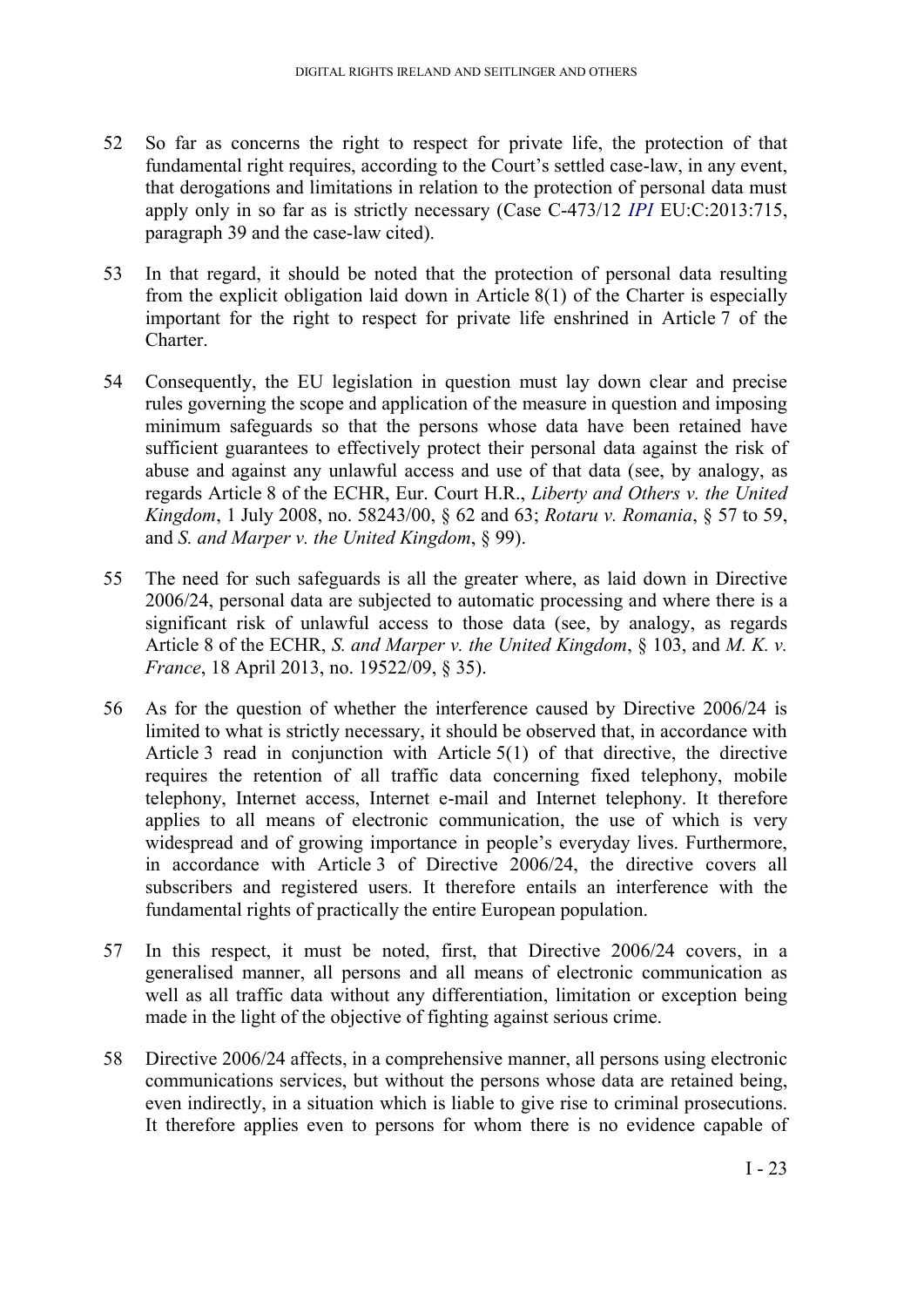suggesting that their conduct might have a link, even an indirect or remote one, with serious crime. Furthermore, it does not provide for any exception, with the result that it applies even to persons whose communications are subject, according to rules of national law, to the obligation of professional secrecy.

- 59 Moreover, whilst seeking to contribute to the fight against serious crime, Directive 2006/24 does not require any relationship between the data whose retention is provided for and a threat to public security and, in particular, it is not restricted to a retention in relation (i) to data pertaining to a particular time period and/or a particular geographical zone and/or to a circle of particular persons likely to be involved, in one way or another, in a serious crime, or (ii) to persons who could, for other reasons, contribute, by the retention of their data, to the prevention, detection or prosecution of serious offences.
- 60 Secondly, not only is there a general absence of limits in Directive 2006/24 but Directive 2006/24 also fails to lay down any objective criterion by which to determine the limits of the access of the competent national authorities to the data and their subsequent use for the purposes of prevention, detection or criminal prosecutions concerning offences that, in view of the extent and seriousness of the interference with the fundamental rights enshrined in Articles 7 and 8 of the Charter, may be considered to be sufficiently serious to justify such an interference. On the contrary, Directive 2006/24 simply refers, in Article 1(1), in a general manner to serious crime, as defined by each Member State in its national law.
- 61 Furthermore, Directive 2006/24 does not contain substantive and procedural conditions relating to the access of the competent national authorities to the data and to their subsequent use. Article 4 of the directive, which governs the access of those authorities to the data retained, does not expressly provide that that access and the subsequent use of the data in question must be strictly restricted to the purpose of preventing and detecting precisely defined serious offences or of conducting criminal prosecutions relating thereto; it merely provides that each Member State is to define the procedures to be followed and the conditions to be fulfilled in order to gain access to the retained data in accordance with necessity and proportionality requirements.
- 62 In particular, Directive 2006/24 does not lay down any objective criterion by which the number of persons authorised to access and subsequently use the data retained is limited to what is strictly necessary in the light of the objective pursued. Above all, the access by the competent national authorities to the data retained is not made dependent on a prior review carried out by a court or by an independent administrative body whose decision seeks to limit access to the data and their use to what is strictly necessary for the purpose of attaining the objective pursued and which intervenes following a reasoned request of those authorities submitted within the framework of procedures of prevention, detection or criminal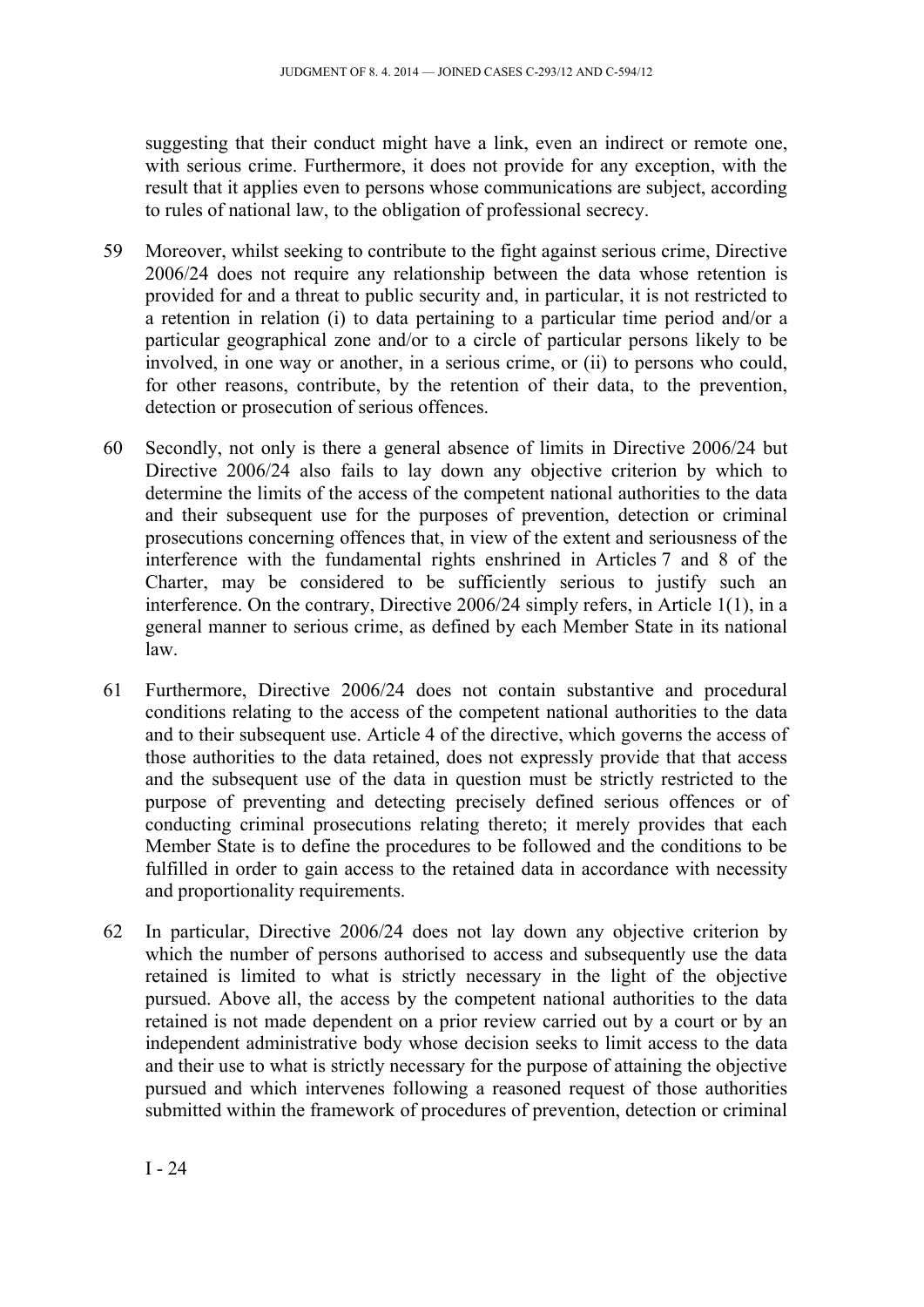prosecutions. Nor does it lay down a specific obligation on Member States designed to establish such limits.

- 63 Thirdly, so far as concerns the data retention period, Article 6 of Directive 2006/24 requires that those data be retained for a period of at least six months, without any distinction being made between the categories of data set out in Article 5 of that directive on the basis of their possible usefulness for the purposes of the objective pursued or according to the persons concerned.
- 64 Furthermore, that period is set at between a minimum of 6 months and a maximum of 24 months, but it is not stated that the determination of the period of retention must be based on objective criteria in order to ensure that it is limited to what is strictly necessary.
- 65 It follows from the above that Directive 2006/24 does not lay down clear and precise rules governing the extent of the interference with the fundamental rights enshrined in Articles 7 and 8 of the Charter. It must therefore be held that Directive 2006/24 entails a wide-ranging and particularly serious interference with those fundamental rights in the legal order of the EU, without such an interference being precisely circumscribed by provisions to ensure that it is actually limited to what is strictly necessary.
- 66 Moreover, as far as concerns the rules relating to the security and protection of data retained by providers of publicly available electronic communications services or of public communications networks, it must be held that Directive 2006/24 does not provide for sufficient safeguards, as required by Article 8 of the Charter, to ensure effective protection of the data retained against the risk of abuse and against any unlawful access and use of that data. In the first place, Article 7 of Directive 2006/24 does not lay down rules which are specific and adapted to (i) the vast quantity of data whose retention is required by that directive, (ii) the sensitive nature of that data and (iii) the risk of unlawful access to that data, rules which would serve, in particular, to govern the protection and security of the data in question in a clear and strict manner in order to ensure their full integrity and confidentiality. Furthermore, a specific obligation on Member States to establish such rules has also not been laid down.
- 67 Article 7 of Directive 2006/24, read in conjunction with Article 4(1) of Directive 2002/58 and the second subparagraph of Article 17(1) of Directive 95/46, does not ensure that a particularly high level of protection and security is applied by those providers by means of technical and organisational measures, but permits those providers in particular to have regard to economic considerations when determining the level of security which they apply, as regards the costs of implementing security measures. In particular, Directive 2006/24 does not ensure the irreversible destruction of the data at the end of the data retention period.